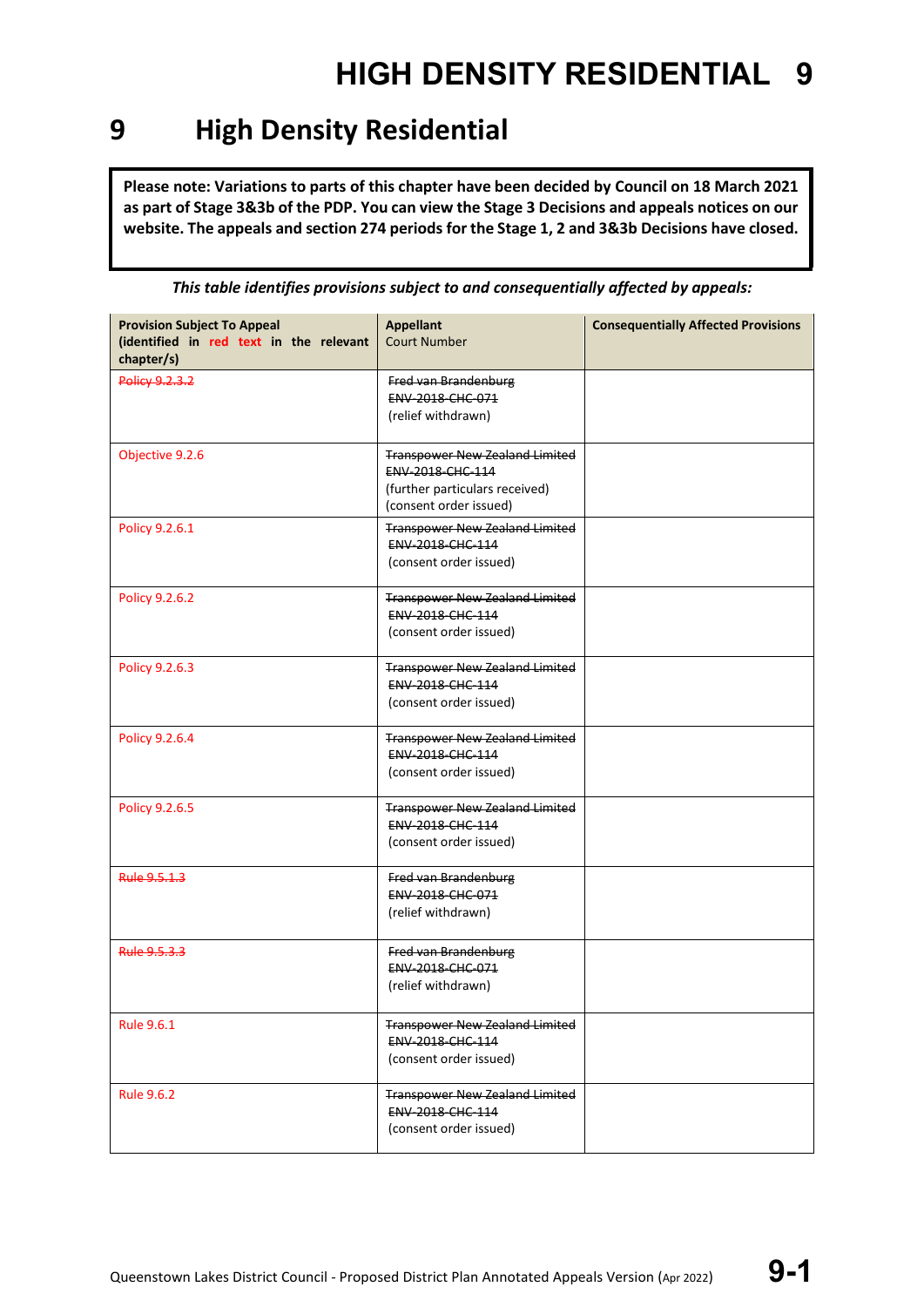### *This table identifies new provisions sought to be added:*

| <b>Appellant</b><br><b>Court Number</b>                                             | Provision/s Sought to be Added into Chapter 9                                                                                                                                                                                                                                                                                                                                                                                                                                                                                                                                                                                                                                                                                                                                                                                                                                                                                       |
|-------------------------------------------------------------------------------------|-------------------------------------------------------------------------------------------------------------------------------------------------------------------------------------------------------------------------------------------------------------------------------------------------------------------------------------------------------------------------------------------------------------------------------------------------------------------------------------------------------------------------------------------------------------------------------------------------------------------------------------------------------------------------------------------------------------------------------------------------------------------------------------------------------------------------------------------------------------------------------------------------------------------------------------|
| Fred van Brandenburg<br>ENV-2018-CHC-071<br>(relief withdrawn)                      | Insert a new non-notification rule to section 9.6:<br>Development in respect of Rules 9.5.1.3 and 9.5.3.3 shall not be publicly<br>notified. In forming an opinion as to whether any adjoining properties are<br>adversely affected, any adverse effects permitted by the development<br>consented under RM040624 and RM081099 may be disregarded, whether or<br>not these consents have lapsed.                                                                                                                                                                                                                                                                                                                                                                                                                                                                                                                                    |
| Universal Developments Limited<br><b>ENV 2018 CHC 101</b><br>(consent order issued) | Amend Chapter 9 to provide for the Frankton North Structure Plan (included in<br>the submission) and site specific suite of objectives, policies, and rules relevant<br>to the Frankton North land, including but not limited to matters currently<br>contained in Chapter 16.                                                                                                                                                                                                                                                                                                                                                                                                                                                                                                                                                                                                                                                      |
| Airbnb Australia Pty Ltd<br>ENV-2019-CHC-061                                        | Amend the following permitted activity standards in the Lower Density<br>Suburban Residential (7.5.19), Medium Density Residential (8.5.18), High<br>Density Residential (9.5.15), Arrowtown Residential Historic Management<br>(10.5.10), Large Lot Residential (11.5.14), Business Mixed Use (16.5.13) and<br>zones as follows:<br>Add a new standard: Must comply with the noise limits for the relevant zone in<br>Rules 36.5.1 to 36.5.4 in Chapter 36 Noise.<br>Delete the following two standards:<br>. Must comply with minimum parking requirements of standard 29.8.9 in<br>Chapter 29 Transport.<br>. Must not generate any vehicle movements by heavy vehicles, coaches or<br>buses to and from the site.                                                                                                                                                                                                               |
| Airbnb Australia Pty Ltd<br>ENV-2019-CHC-061                                        | 1. Delete non-compliance activities status statements or letters in the 'non-<br>compliance status' column in Rules 7.5.19, 8.5.18, 9.5.15, 10.5.10, 11.5.14,<br>22.5.15, 23.5.13, 41.5.1.13, and replace with 'C' to indicate controlled activity<br>status for non-compliance.<br>2. Delete all matters of discretion listed in the 'non-compliance status' column<br>in Rules 7.5.19, 8.5.18, 9.5.15, 10.5.10, 11.5.14, 22.5.15 and replace with the<br>following; and add the following to the 'non-compliance status' column of<br>Rules 22.5.15, 23.5.13 and 41.5.1.13:<br>Control is reserved to:<br>a. The potential impact of the number of paying guests on site per night on the<br>amenity values of the neighbourhood;<br>b. The keeping of records of Homestay use, and availability of records for<br>Council inspection; and<br>c. Monitoring requirements, including imposition of an annual monitoring<br>charge. |
|                                                                                     | 3. Amend Rules 21.9.6 and 24.5.22 as follows (in the 'non-compliance status'<br>column):<br>Control is reserved to:<br>a. The scale of the activity, including the number of guests per night and the<br>number guest nights the activity operates in a 12 month period;<br>b. The management of noise, rubbish and outdoor activities;<br>a. The potential impact of the number of paying guests on site per night on the<br>amenity values of the neighbourhood;<br>and re-number (b) and (c) to (c) and (d).<br>4. Amend the 'non-compliance status' columns of rules 16.5.13, 42.5.10 and<br>43.5.15 as follows:<br>Control is reserved to:<br>a. The potential impact of the number of paying guests on site per night on the<br>amenity values of the neighbourhood;<br>a. The location, nature and scale of activities;                                                                                                      |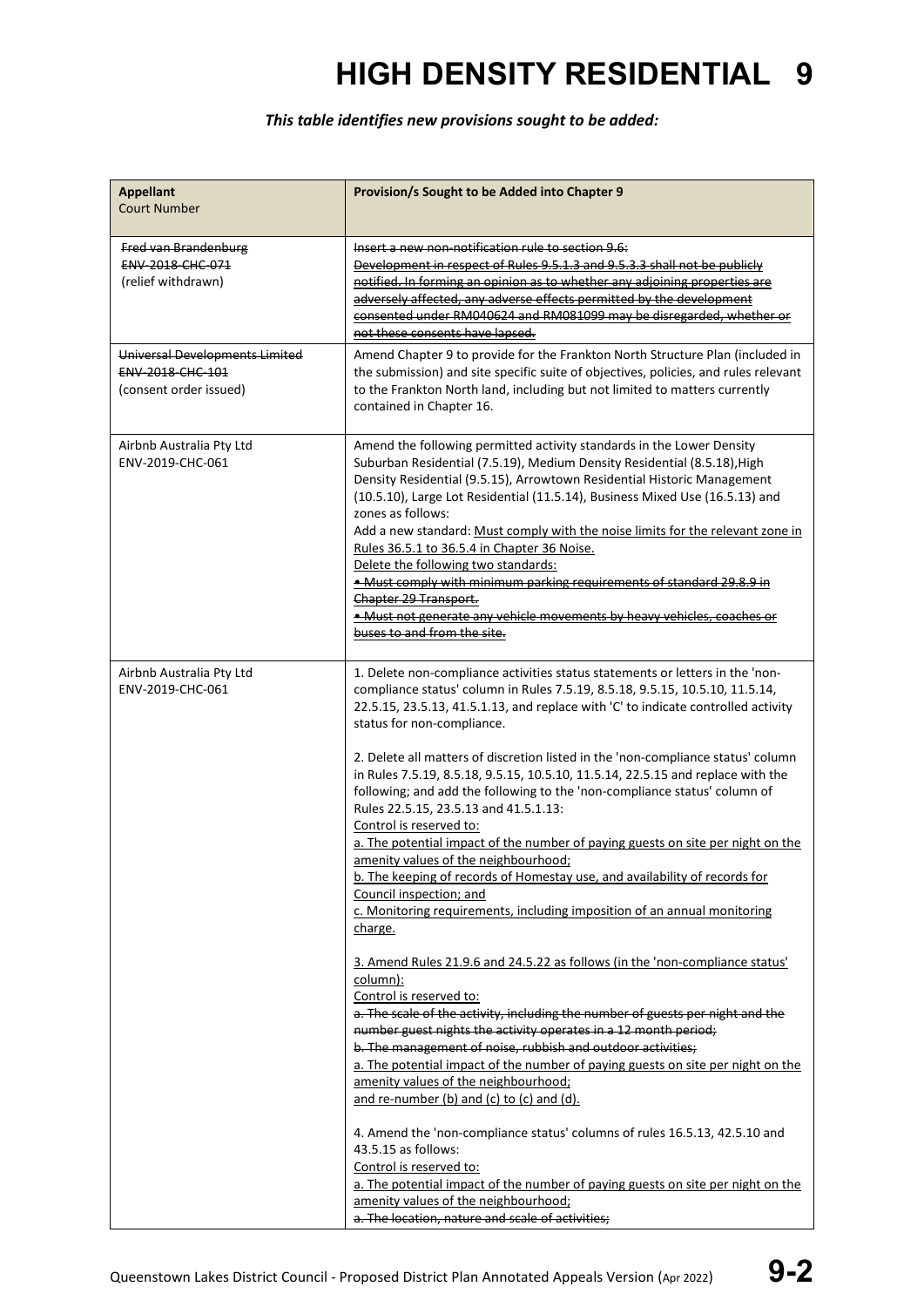|                                                  | b. The location, and provision, and screening of parking and access;<br>c. The management of noise, rubbish and outdoor activities;<br>and re-number (d) and (e) to (b) and (c).                                                                                                                                                                                                                                                                                                                                                                                                                                                                                                                                                                                                                                                                                                                                                                                                                                                                                                                                                                                                                                                                                                                                                                                                                                                                                                                                                                                                                                                                                                                                                                                                                                                                                                                                                                                                                                                       |
|--------------------------------------------------|----------------------------------------------------------------------------------------------------------------------------------------------------------------------------------------------------------------------------------------------------------------------------------------------------------------------------------------------------------------------------------------------------------------------------------------------------------------------------------------------------------------------------------------------------------------------------------------------------------------------------------------------------------------------------------------------------------------------------------------------------------------------------------------------------------------------------------------------------------------------------------------------------------------------------------------------------------------------------------------------------------------------------------------------------------------------------------------------------------------------------------------------------------------------------------------------------------------------------------------------------------------------------------------------------------------------------------------------------------------------------------------------------------------------------------------------------------------------------------------------------------------------------------------------------------------------------------------------------------------------------------------------------------------------------------------------------------------------------------------------------------------------------------------------------------------------------------------------------------------------------------------------------------------------------------------------------------------------------------------------------------------------------------------|
| Airbnb Australia Pty Ltd<br>ENV-2019-CHC-061     | Amend the permitted activity standards for RVAs in the High Density<br>Residential (9.5.14), and Business Mixed Use (16.5.12) zones as follows:<br>• Must not exceed a cumulative total of 120 90-nights occupation by paying<br>guests on a site per 12 month period.<br>. Must not generate any vehicle movements by heavy vehicles, coaches or<br>buses to and from the site.<br>. Must comply with the noise limits for the relevant zone in Rules 36.5.1 to<br>36.5.4 in Chapter 36 Noise.<br>. Where the RVA involves construction of a new residential dwelling, the RVA<br>mMust comply with the minimum parking requirements for a residential unit<br>and/or residential flat (whichever is used for the residential visitor<br>accommodation activity) in Chapter 29 Transport.<br>. Smoke alarms must be provided in accordance with clause 5 of the<br>Residential Tenancies (Smoke Alarms and Insulation) Regulations 2016.                                                                                                                                                                                                                                                                                                                                                                                                                                                                                                                                                                                                                                                                                                                                                                                                                                                                                                                                                                                                                                                                                              |
| Airbnb Australia Pty Ltd<br>ENV-2019-CHC-061     | 1. For Rules 7.5.18; 8.5.17; 9.5.14; 10.5.9; 11.5.13:<br>a. delete all text within the 'non-compliance status' column except for the<br>following two matters (which have different numbering for each rule):<br>"The keeping of records of RVA use, and availability of records for Council<br>inspection; and<br>Monitoring requirements, including imposition of an annual monitoring<br>charge."<br>b. Insert into the 'non-compliance status' column, above the two remaining<br>matters<br>- 'C' (to indicate controlled activity status).<br>- the statement "Control is reserved to:"<br>- the following new matter of control: "The location and provision of parking<br>and access for the construction of new residential dwellings to be used for<br>RVA"<br>2. For Rules 16.5.12; 21.9.5; 24.5.20; 42.5.9; 43.5.14, within the 'non-<br>compliance status' column, make the following changes:<br>a. delete all matters of control, except the following two (which have different<br>numbering for each rule):<br>"The keeping of records of RVA use, and availability of records for Council<br>inspection; and<br>Monitoring requirements, including imposition of an annual monitoring<br>charge."<br>b. add the following new matter of control: "The location and provision of<br>parking and access for the construction of new residential dwellings to be used<br>for RVA"<br>3. For Rules 22.5.14; 23.5.12; 41.5.1.12, within the 'non-compliance status'<br>column, make the following changes:<br>a. delete "D" and replace with "C" (to indicate controlled activity status).<br>b. Add the following text: "Control is reserved to:"<br>c. Add the following matters of control:<br>a. The location and provision of parking and access for the construction of new<br>residential dwellings to be used for RVA;<br>b. The keeping of records of RVA use, and availability of records for Council<br>inspection; and<br>c. Monitoring requirements, including imposition of an annual monitoring<br>charge. |
| Well Smart Investments Group<br>ENV-2019-CHC-062 | A suite of district plan provisions including new or stronger objectives and<br>policies that recognise the benefits of commercial visitor accommodation<br>activities and development, and provide for "visitor accommodation" in all<br>zones, especially in the High Density, Medium Density, and Town Centre Zones.                                                                                                                                                                                                                                                                                                                                                                                                                                                                                                                                                                                                                                                                                                                                                                                                                                                                                                                                                                                                                                                                                                                                                                                                                                                                                                                                                                                                                                                                                                                                                                                                                                                                                                                |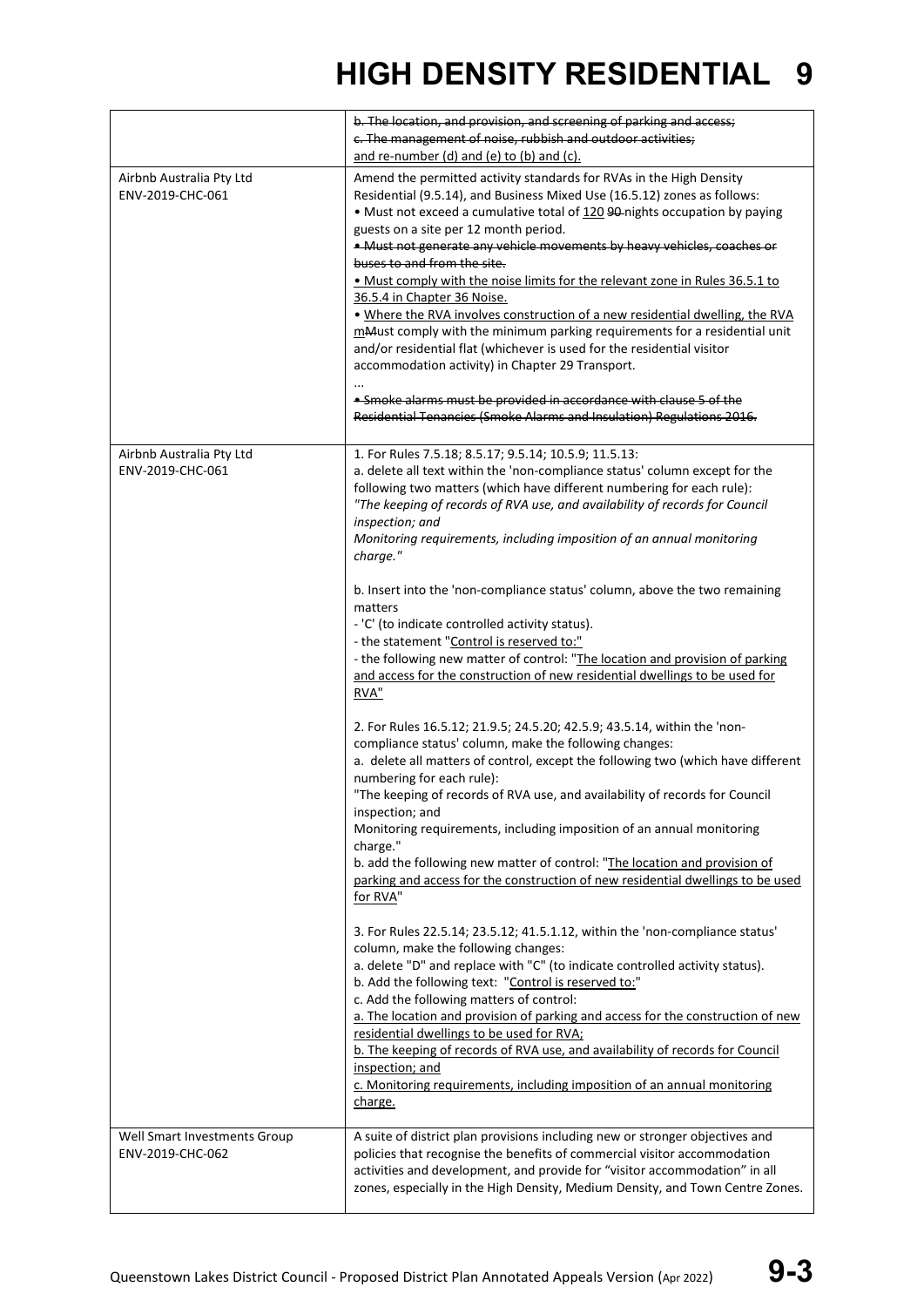| Well Smart Investments Group<br>ENV-2019-CHC-062       | To enable visitor accommodation activities within the High Density Residential,<br>Medium Density Residential, and Town Centre Zones as a controlled activity or<br>a restricted discretionary activity if site and zone standards are breached. In<br>the event that the High Density Residential Zoning differs from that which was<br>notified through Planning Map 37, the submitter seeks to identify a visitor<br>accommodation subzone over the area that was notified as High Density. |
|--------------------------------------------------------|------------------------------------------------------------------------------------------------------------------------------------------------------------------------------------------------------------------------------------------------------------------------------------------------------------------------------------------------------------------------------------------------------------------------------------------------------------------------------------------------|
| <b>Arthurs Point Land Trust</b><br>ENV-2021-CHC-040-03 | Site-specific relief as part of a requested rezoning:                                                                                                                                                                                                                                                                                                                                                                                                                                          |
|                                                        | Add a new Objective to Chapter 9 for the High Density Residential - Arthurs Point<br>Terrace area, as follows:                                                                                                                                                                                                                                                                                                                                                                                 |
|                                                        | 9.2.x Objective - Arthurs Point Terrace                                                                                                                                                                                                                                                                                                                                                                                                                                                        |
|                                                        | Enhance and develop the amenity, character and unique streetscape qualities of                                                                                                                                                                                                                                                                                                                                                                                                                 |
|                                                        | the Arthurs Point Terrace neighbourhood.                                                                                                                                                                                                                                                                                                                                                                                                                                                       |
|                                                        | Site-specific relief as part of a requested rezoning:                                                                                                                                                                                                                                                                                                                                                                                                                                          |
| <b>Arthurs Point Land Trust</b><br>ENV-2021-CHC-040-03 | Add new policies to Chapter 9 for the High Density Residential - Arthurs Point<br>Terrace area, as follows:                                                                                                                                                                                                                                                                                                                                                                                    |
|                                                        | 9.2.x.x To provide a range of residential and visitor accommodation options<br>within the neighbourhood that positively contribute to the amenity and<br>character of the area.                                                                                                                                                                                                                                                                                                                |
|                                                        | 9.2.x.x To develop a high-density residential neighbourhood that is characterised<br>by $4 - 5$ level buildings, and where the effects of additional building height are<br>offset by topography.                                                                                                                                                                                                                                                                                              |
|                                                        | 9.2. x.x Encourage buildings to be located to address the street, with carparking<br>generally located behind or between buildings.                                                                                                                                                                                                                                                                                                                                                            |
|                                                        | 9.2.x.x Ensure that the design of buildings contribute positively to the visual<br>quality of the environment through the use of connection to the street,<br>interesting built forms, landscaping, and response to site context.                                                                                                                                                                                                                                                              |

*Note: the annotations in this chapter reflect the Council's interpretation of the provisions affected by appeals.*

### **9.1 Zone Purpose**

The High Density Residential Zone provides for efficient use of land within close proximity to town centres and Arthurs Point that is easily accessible by public transport, cycle and walk ways. In conjunction with the Medium Density Residential Zone, the zone plays a key planning role in minimising urban sprawl and consolidating growth in existing urban areas.

In Queenstown, the High Density Residential zone enables taller buildings than in the other residential zones, subject to high design quality. In Wānaka, lower building heights are anticipated, accounting for its distinctive urban character, however relatively high densities are still achievable. Such development will result in a greater diversity of housing supply, help support the function and vibrancy of town centres, and reduce reliance on private transport. Over time, low-rise apartments and terraced housing are envisaged to become commonplace within the zone.

The High Density Residential Zone at Three Parks Wānaka provides for a distinctive urban character at the entranceway to Wānaka through taller buildings and landscaped areas adjacent to State Highway 84.

Development in the zone will facilitate effective non-vehicular connections and access to high quality public open space.

Development controls provide minimum protections for existing amenity values, and are otherwise prioritised towards enabling the community's wellbeing by promoting growth and development. given

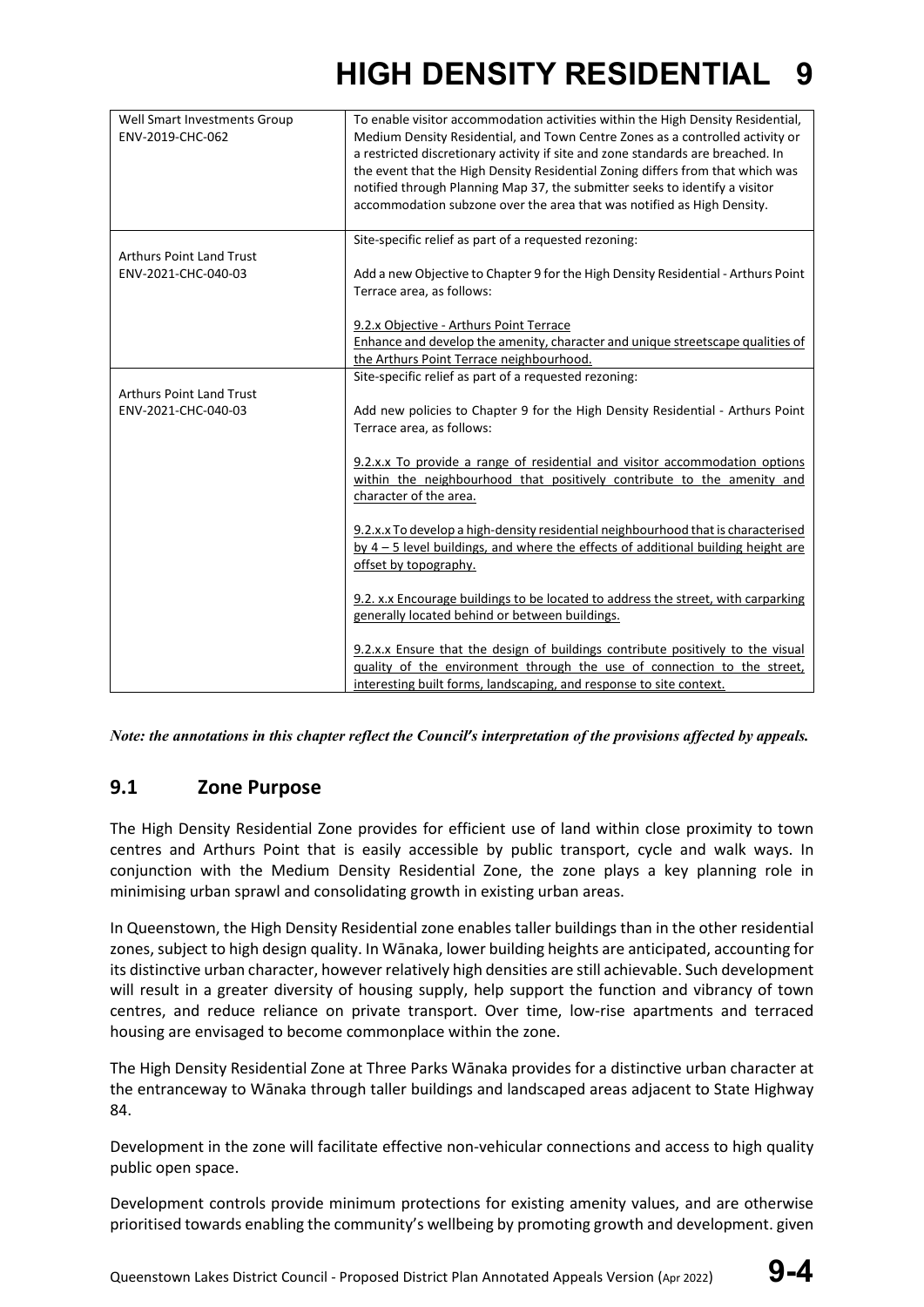the focus on intensification, moderate to substantial change is anticipated including to both public and private views as the character of land within the zone develops into one that is characteristically urban.

Small scale commercial activities are enabled, either to support larger residential developments, or to provide low impact local services.

Small scale community facilities are anticipated, given the need for community activities within residential areas. However, large scale community facilities are not anticipated as this will reduce the effectiveness of the zone at its primary purpose of accommodating housing.

Visitor accommodation, residential visitor accommodation and homestays are anticipated and enabled in this zone, which is located near the town centres and within Arthurs Point, to respond to projected growth in visitor numbers, provided that adverse effects on the residential amenity values of nearby residents is avoided, remedied or mitigated.

### **9.2 Objectives and Policies**

 $9.2.1$ **Objective – High density housing development occurs in urban areas close to town centres, to provide greater housing diversity and respond to expected population growth.**

### **Policies**

- $9.2.1.1$ Provide sufficient high density zoned land that enables diverse housing supply and visitor accommodation close to town centres.
- $9.2.1.2$ Promote high density development close to town centres to reduce private vehicle movements, maximise walking, cycling and public transport patronage and reduce the need for capital expenditure on infrastructure.

### $9.2.2$ **Objective - High density residential development provides a positive contribution to the environment through quality urban design.**

### **Policies**

- $9.2.2.1$ Require that development within the zone responds to its context, with a particular emphasis on the following essential built form outcomes:
	- a. achieving high levels of visual interest and avoiding blank or unarticulated walls or facades;
	- b. achieving well-overlooked, activated streets and public open spaces, including by not visually or spatially dominating street edges with garaging, parking or access ways;
	- c. achieving a variation and modulation in building mass, including roof forms;
	- d. use landscaped areas to add to the visual amenity values of the development for onsite residents or visitors, neighbours, and the wider public.
- $9.2.2.2$ Support greater building height where development is designed to achieve an exemplary standard of quality, including its environmental sustainability.
- $9.2.2.3$ Promote a distinct streetscape for the Arthurs Point High Density Residential neighbourhood that is based upon a shared and integrated public realm.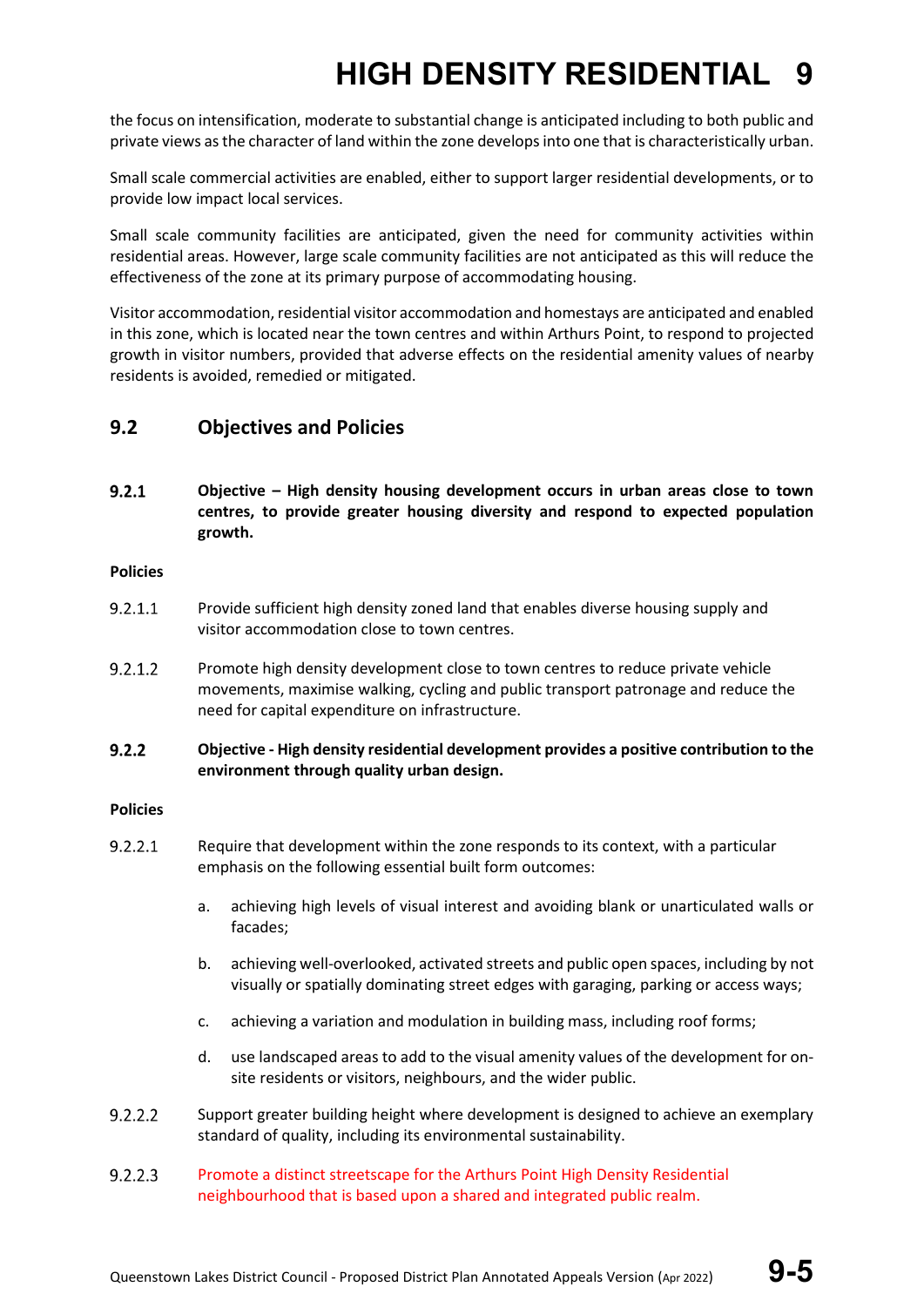| Policy 9.2.2.3 and relief sought                                                                            | Appellant<br><b>Court Number</b>                    |
|-------------------------------------------------------------------------------------------------------------|-----------------------------------------------------|
| Site-specific relief as part of a requested rezoning:                                                       | <b>Arthurs Point Land Trust</b><br>ENV-2021-CHC-040 |
| Relocate decisions version Policy 9.2.2.3 to sit below proposed 9.2.x<br>Objective - Arthurs Point Terrace. |                                                     |

- $9.2.2.4$ Require consideration of the relevant design elements identified in the Residential Zone Design Guide 2021.
- $9.2.3$ **Objective – High density residential development maintains a minimum level of existing amenity values for neighbouring sites as part of positively contributing to the urban amenity values sought within the zone.**

### **Policies**

- 9.2.3.1 Apply recession plane, building height, yard setback and site coverage controls as the primary means of ensuring a minimum level of neighbours' outlook, sunshine and light access, and privacy will be maintained, while acknowledging that through an application for land use consent an outcome superior to that likely to result from strict compliance with the controls may well be identified.
- $9.2.3.2$ Ensure the amenity values of neighbours are adequately maintained.

| Policy 9.2.3.2 and relief sought | <b>Appellant</b><br><b>Court Number</b>                               | <b>Consequentially Affected</b><br><b>Provisions</b> |
|----------------------------------|-----------------------------------------------------------------------|------------------------------------------------------|
| Delete Policy 9.2.3.2            | <b>Fred van Brandenburg</b><br>ENV-2018-CHC-071<br>(relief withdrawn) |                                                      |

- $9.2.3.3$ Ensure built form achieves privacy for occupants of the subject site and neighbouring residential sites and units, including through the use of building setbacks, offsetting habitable windows from one another, screening, or other means.
- $9.2.4$ **Objective – Small-scale community activities are provided for where they are best located in a residential environment close to residents.**

### **Policies**

- $9.2.4.1$ Enable the establishment of small-scale community activities where adverse effects on residential amenity values such as noise, traffic and visual impact can be avoided or mitigated.
- $9.2.5$ **Objective – Commercial development is small-scale and generates minimal amenity value impacts.**

### **Policies**

 $9.2.5.1$ Ensure that any commercial development is of low scale and intensity, and does not undermine the local transport network or availability of on-street vehicle parking for non-commercial use.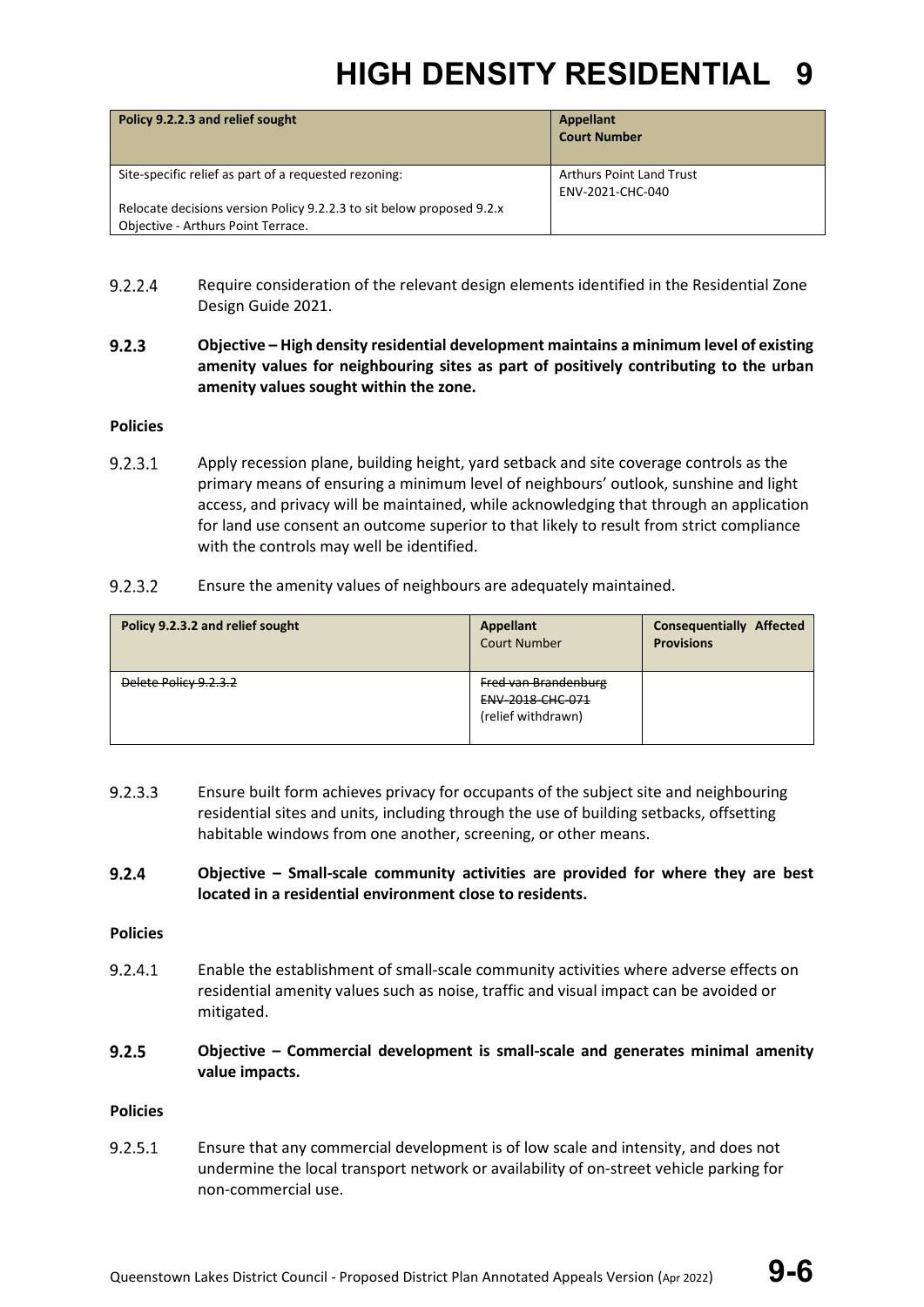$9.2.5.2$ Ensure that any commercial development is of a design, scale and appearance compatible with its surrounding context.

### $9.2.6$ **Objective - High-density residential development will efficiently utilise existing infrastructure and minimise impacts on infrastructure and roading networks.**

| Objective 9.2.6 and relief sought                                                                                                                                                    | Appellant<br>Court Number                                                                                                                            | <b>Consequentially Affected</b><br><b>Provisions</b> |
|--------------------------------------------------------------------------------------------------------------------------------------------------------------------------------------|------------------------------------------------------------------------------------------------------------------------------------------------------|------------------------------------------------------|
| Amend Objective 9.2.6:<br>High density residential development will efficiently utilise<br>existing infrastructure and minimise impacts on<br>infrastructure and transport networks. | <b>Transpower New Zealand</b><br><del>Limited</del><br><b>ENV 2018 CHC 114</b><br>(as per further particulars<br>received)<br>(consent order issued) |                                                      |

### **Policies**

9.2.6.1 Require development to provide or enhance connections to public places and active transport networks (walkways, trails and cycleways) where appropriate.

| Policy 9.2.6.1 and relief sought                            | <b>Appellant</b><br><b>Court Number</b> | <b>Consequentially Affected</b><br><b>Provisions</b> |
|-------------------------------------------------------------|-----------------------------------------|------------------------------------------------------|
| Amend Policy 9.2.6.1 to give effect to the Policy 10 of the | <b>Transpower New Zealand</b>           |                                                      |
| NPSET.                                                      | Limited                                 |                                                      |
|                                                             | ENV-2018-CHC-114                        |                                                      |
|                                                             | (consent order issued)                  |                                                      |

### $9.2.6.2$ Require development to provide facilities to encourage walking and cycling where appropriate.

| Policy 9.2.6.2 and relief sought                            | Appellant<br><b>Court Number</b> | <b>Consequentially Affected</b><br><b>Provisions</b> |
|-------------------------------------------------------------|----------------------------------|------------------------------------------------------|
| Amend Policy 9.2.6.2 to give effect to the Policy 10 of the | <b>Transpower New Zealand</b>    |                                                      |
| NPSET.                                                      | Limited                          |                                                      |
|                                                             | ENV-2018-CHC-114                 |                                                      |
|                                                             | (consent order issued)           |                                                      |

### $9.2.6.3$ Ensure access and parking is located and designed to optimise the connectivity, efficiency and safety of the district's transport networks, including the consideration of a reduction in required car parking where it can be demonstrated that this is appropriate.

| Policy 9.2.6.3 and relief sought                            | Appellant<br><b>Court Number</b> | <b>Consequentially Affected</b><br><b>Provisions</b> |
|-------------------------------------------------------------|----------------------------------|------------------------------------------------------|
| Amend Policy 9.2.6.3 to give effect to the Policy 10 of the | <b>Transpower New Zealand</b>    |                                                      |
| NPSET.                                                      | Limited                          |                                                      |
|                                                             | ENV-2018-CHC-114                 |                                                      |
|                                                             | (consent order issued)           |                                                      |

9.2.6.4 Require the site layout and design of development provides low impact approaches to stormwater management through providing permeable surface areas on site and the use of a variety of stormwater management measures.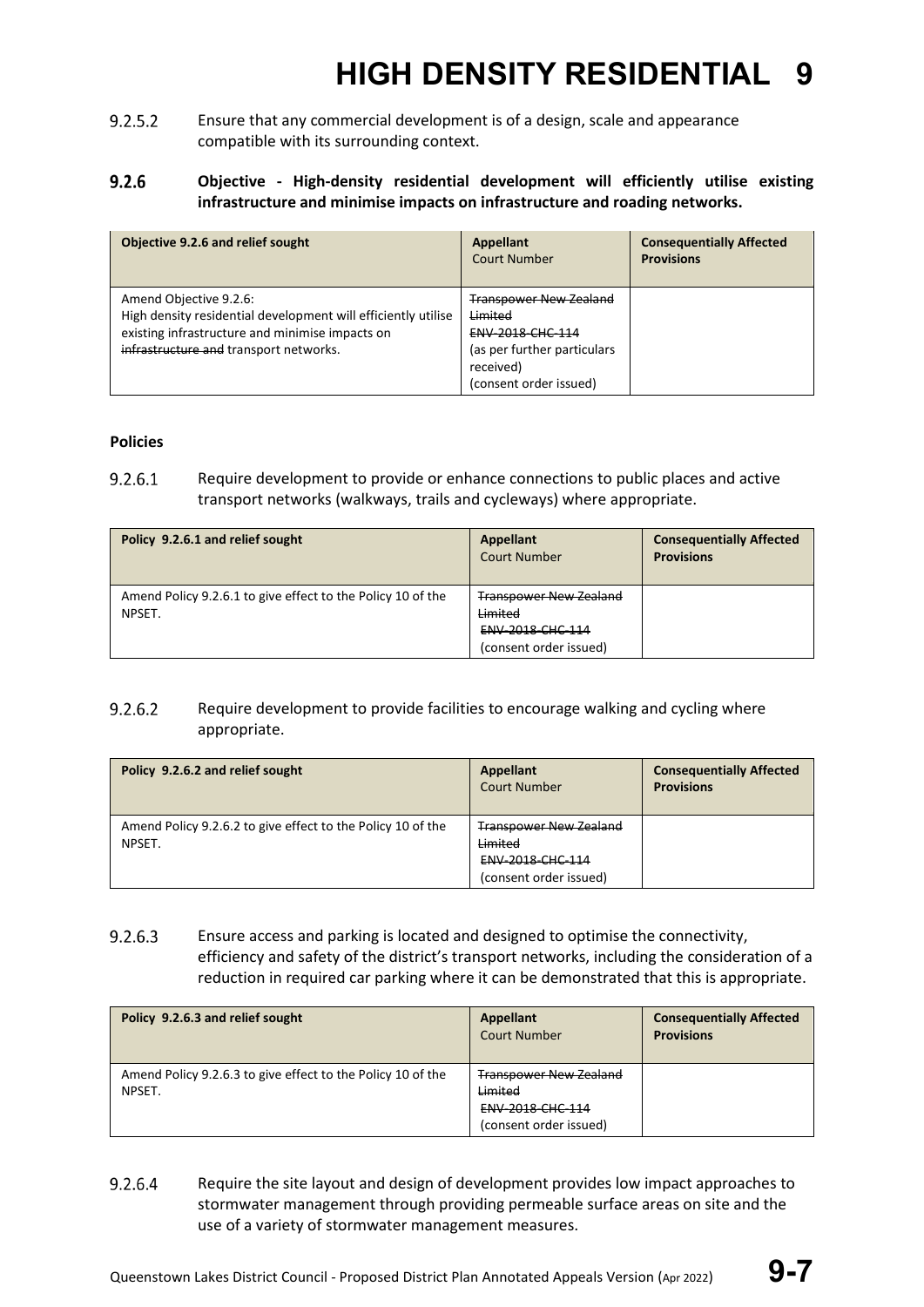| Policy 9.2.6.4 and relief sought                                      | Appellant<br><b>Court Number</b>                             | <b>Consequentially Affected</b><br><b>Provisions</b> |
|-----------------------------------------------------------------------|--------------------------------------------------------------|------------------------------------------------------|
| Amend Policy 9.2.6.4 to give effect to the Policy 10 of the<br>NPSET. | <b>Transpower New Zealand</b><br>Limited<br>ENV-2018-CHC-114 |                                                      |
|                                                                       | (consent order issued)                                       |                                                      |

### $9.2.6.5$ A reduction in parking requirements may be considered in Queenstown and Wānaka where a site is located within 800m of a bus stop or the edge of a Town Centre Zone.

| Policy 9.2.6.5 and relief sought                                      | Appellant<br><b>Court Number</b>                                                              | <b>Consequentially Affected</b><br><b>Provisions</b> |
|-----------------------------------------------------------------------|-----------------------------------------------------------------------------------------------|------------------------------------------------------|
| Amend Policy 9.2.6.5 to give effect to the Policy 10 of the<br>NPSET. | <b>Transpower New Zealand</b><br>Limited<br><b>ENV 2018 CHC 114</b><br>(consent order issued) |                                                      |

### $9.2.7$ **Objective – Manage the development of land within noise affected environments to ensure mitigation of noise and reverse sensitivity effects.**

- $9.2.7.1$ Require as necessary all new and altered buildings for Activities Sensitive to Road Noise located close to any State Highway to be designed to provide protection from sleep disturbance and to otherwise maintain reasonable amenity values for occupants.
- $9.2.8$ **Objective – Visitor accommodation, residential visitor accommodation and homestays are enabled in urban areas close to town centres to respond to strong projected growth in visitor numbers, whilst ensuring that adverse effects on residential amenity values and traffic safety are avoided, remedied or mitigated.**
- 9.2.8.1 Provide sufficient high density zoned land to enable a range of accommodation options for visitors to establish close to town centres.
- $9.2.8.2$ Enable a range of accommodation options which positively contribute to residential amenity values by ensuring that adverse effects on residential amenity values are avoided, remedied or mitigated.
- $9.2.8.3$ Ensure that visitor accommodation development utilises existing infrastructure and minimise impacts on infrastructure and roading networks.
- 9.2.8.4 Ensure that the design of buildings for visitor accommodation contributes positively to the visual quality of the environment through the use of connection to the street, interesting built forms, landscaping, and response to site context.
- $9.2.9$ **Objective – High quality residential development of the land on the northern side of State Highway 6 at Frankton, that is integrated with a primary road that connects State Highway 6 at Hawthorne Drive to Quail Rise, pedestrian and cycle access, and appropriate servicing.**
- 9.2.9.1 Ensure subdivision and development at Frankton North is undertaken in accordance with the Frankton North Structure Plan (Schedule 27.13.9) to promote integration and provision of access to and throughout Frankton North.
- $9.2.9.2$ Ensure safe transport connections by: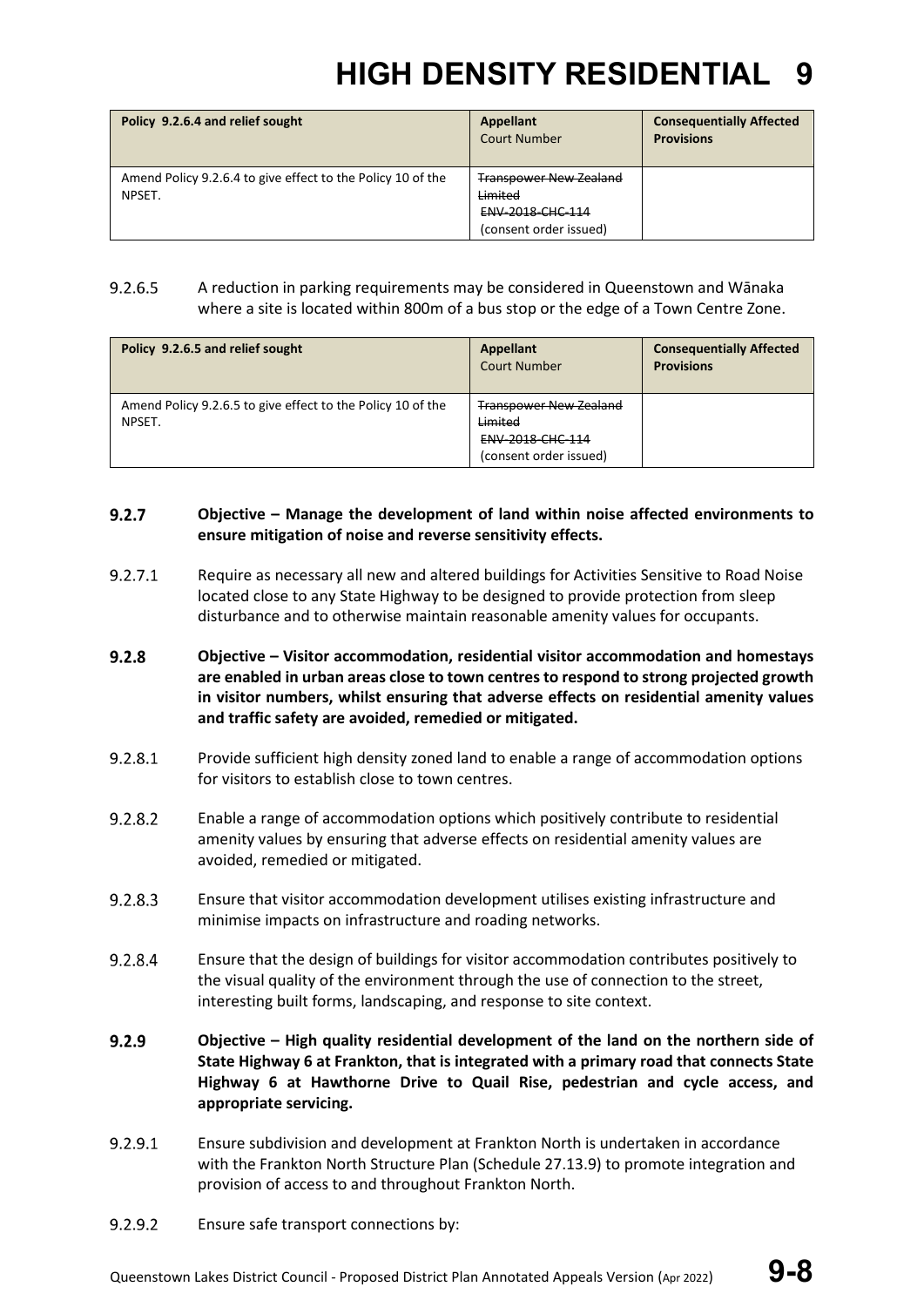- a. avoiding any new access to State Highway 6;
- b. limiting new access to the land at Frankton North to: Hawthorne Drive/SH6 roundabout, Hansen Road and Ferry Hill Drive;
- c. providing the primary road connection between State Highway 6 at Hawthorne Drive and Quail Rise;
- d. providing access to the primary road connection from all sites within Frankton North; and
- e. providing internal road. pedestrian and cycle connections that are of a form that accounts for long-term traffic demand for the area between Hansen Road and Ferry Hill Drive without the need for subsequent retrofitting or upgrade.
- f. ensuring that road frontages are not dominated by vehicular access and parking; and
- g. integrating with the pedestrian and cycle path and the road network and public transport routes on the southern side of State Highway 6, including pedestrian and cycle access across State Highway 6.
- $9.2.9.3$ Encourage low impact stormwater design that utilises on-site treatment and storage I dispersal approaches.
- 9.2.9.4 Avoid the impacts of stormwater discharges on the State Highway network.

Note: Attention is drawn to the need to consult with the New Zealand Transport Agency (NZTA) prior to determining an internal and external road network design under these policies.

Note: Attention is drawn to the need to obtain a Section 93 notice from the NZ Transport Agency for all subdivisions on adjoining State Highways which are declared Limited Access Roads. The NZ Transport Agency should be consulted and a request made for a notice under Section 93 of the Government Roading Powers Act 1989.

### $9.2.10$ **Objective – The High Density Residential Zone at Three Parks Wānaka contributes to a quality environment at the entranceway to Wānaka.**

- $9.2.10.1$ Avoid buildings within the Building Restriction Area so as to:
	- a. minimise adverse effects of road noise on residential amenity; and
	- b. ensure the land adjacent to State Highway 84 be landscaped so as to provide a high amenity sense of arrival into Wānaka.

### **9.3 Other Provisions and Rules**

#### $9.3.1$ **District Wide**

Attention is drawn to the following District Wide chapters.

| 1 Introduction      | 2 Definitions    | 3 Strategic Direction               |
|---------------------|------------------|-------------------------------------|
| 4 Urban Development | 5 Tangata Whenua | 6 Landscapes and Rural<br>Character |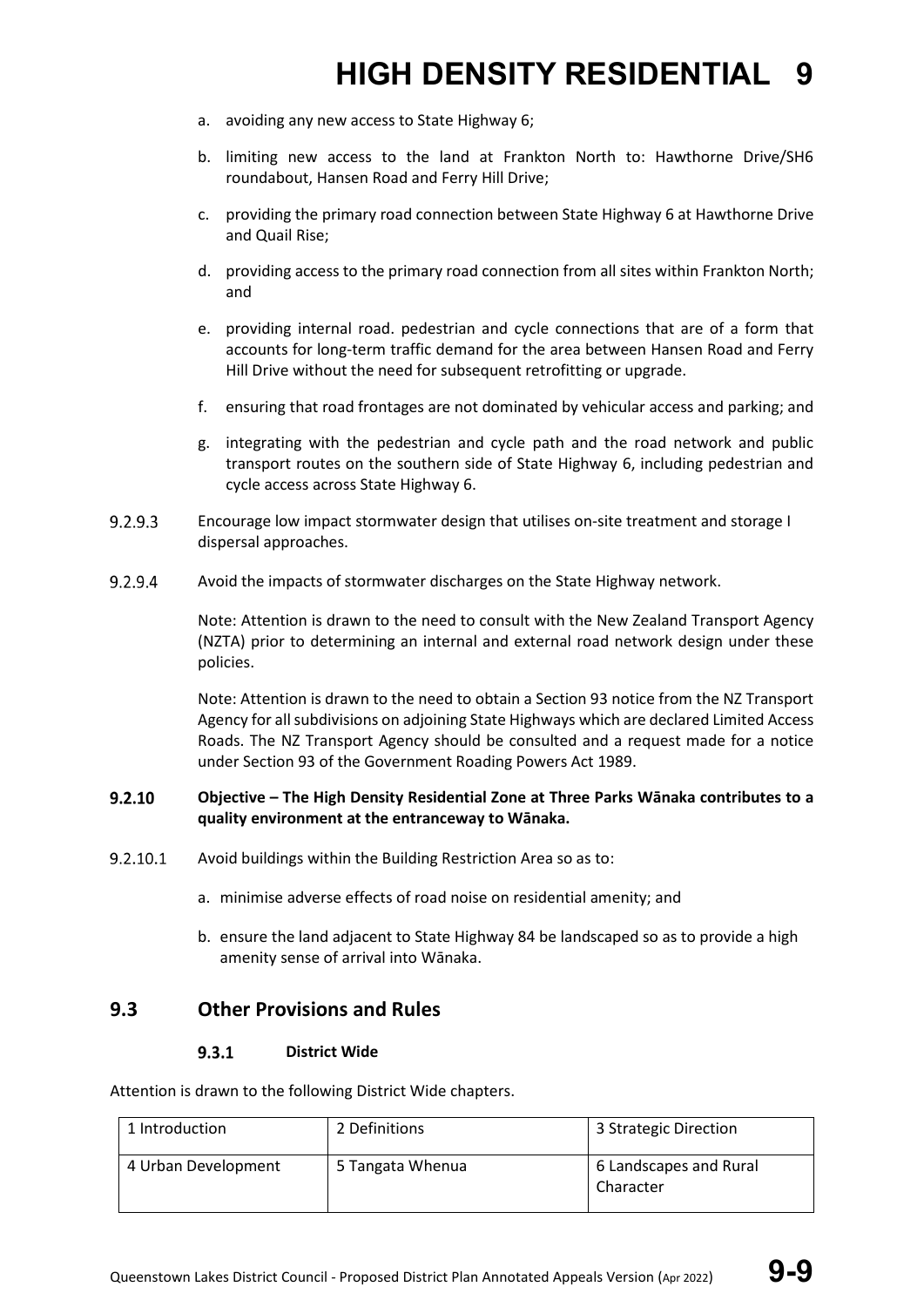| 25 Earthworks           | 26 Historic Heritage                                      | 27 Subdivision           |
|-------------------------|-----------------------------------------------------------|--------------------------|
| 28 Natural Hazards      | 29 Transport                                              | 30 Energy and Utilities  |
| 31 Signs                | 32 Protected Trees                                        | 33 Indigenous Vegetation |
| 34 Wilding Exotic Trees | 35 Temporary Activities and<br><b>Relocated Buildings</b> | 36 Noise                 |
| 37 Designations         | District Plan web mapping<br>application                  |                          |

#### $9.3.2$ **Interpreting and Applying the Rules**

- $9.3.2.1$ A permitted activity must comply with all the rules listed in the Activity and Standards tables, and any relevant district wide rules, otherwise a resource consent will be required.
- $9.3.2.2$ Where an activity does not comply with a Standard listed in the Standards tables, the activity status identified by the 'Non- Compliance Status' column shall apply.
- $9.3.2.3$ Where an activity breaches more than one Standard, the most restrictive status shall apply to the Activity.
- $9.3.2.4$ Each residential unit may include a single residential flat and any other accessory buildings.
- 9.3.2.5 The status of any Plantation Forestry will be determined by the Resource Management (National Environmental Standards for Plantation Forestry) Regulations 2017.
- $9.3.2.6$ The following abbreviations are used within this Chapter.

|           | Permitted                       |           | Controlled    |
|-----------|---------------------------------|-----------|---------------|
| <b>RD</b> | <b>Restricted Discretionary</b> |           | Discretionary |
| ΝC        | Non Complying                   | <b>PR</b> | Prohibited    |

9.3.2.6A Compliance with the New Zealand Electrical Code of Practice for Electrical Safe Distances ("NZECP34:2001") is mandatory under the Electricity Act 1992. All activities, such as buildings, earthworks and conductive fences regulated by NZECP34: 2001, including any activities that are otherwise permitted by the District Plan must comply with this legislation. Chapter 30 Energy and Utilities part 30.3.3.2.c has additional information in relation to activities and obligations under NZECP34:2001.

### **9.4 Rules - Activities**

|       | Activities located in the High Density Residential Zone                             | <b>Activity</b><br>status |
|-------|-------------------------------------------------------------------------------------|---------------------------|
| 9.4.1 | Commercial activities comprising no more than 100m <sup>2</sup> of gross floor area | P                         |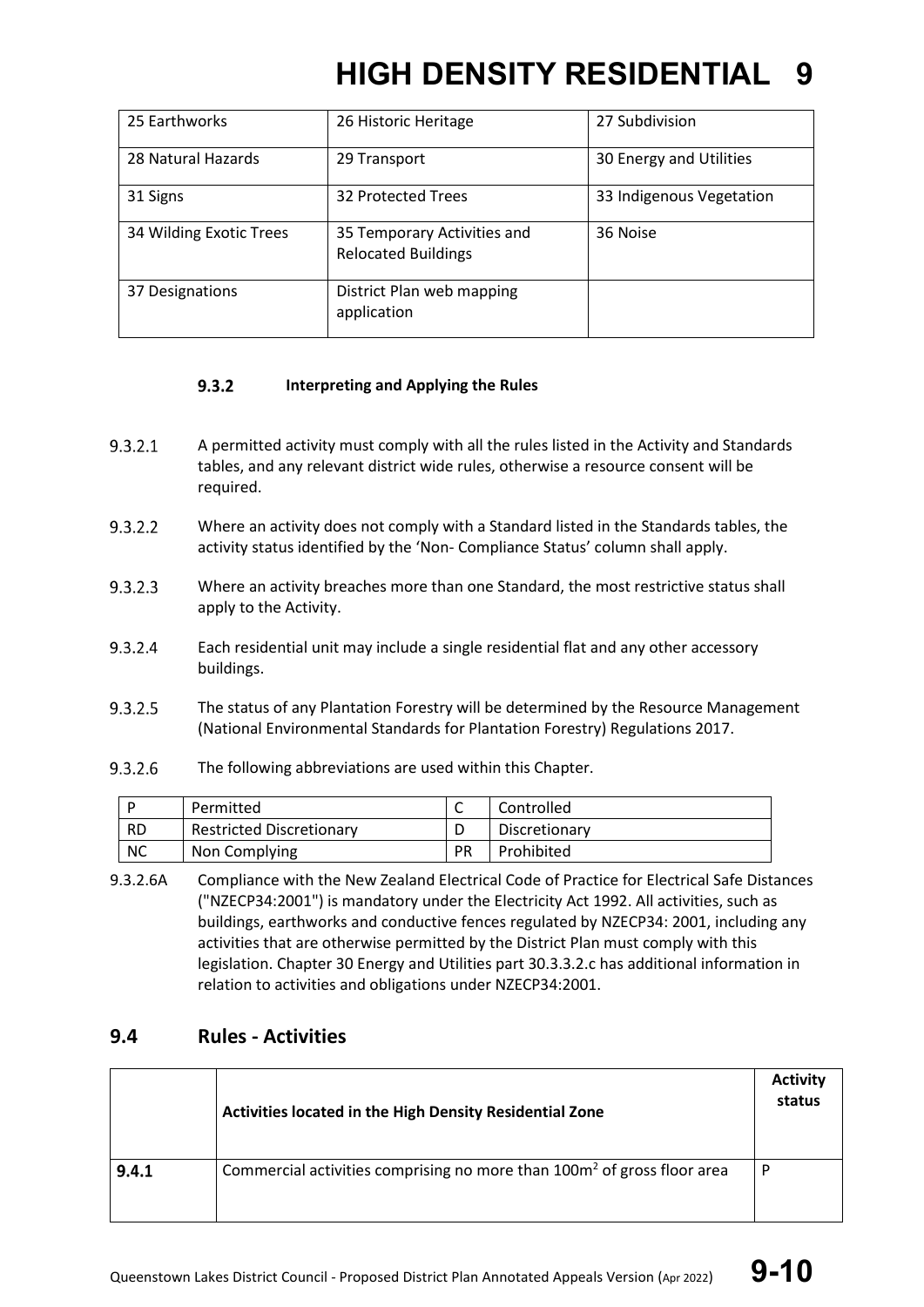|       | Activities located in the High Density Residential Zone                                                                                                                                        | <b>Activity</b><br>status |
|-------|------------------------------------------------------------------------------------------------------------------------------------------------------------------------------------------------|---------------------------|
|       | At 158, 164, 170 and 172 Arthurs Point Road, Commercial Activities<br>comprising between 101m <sup>2</sup> and 200m <sup>2</sup> gross floor area.                                             | <b>RD</b>                 |
|       | Discretion is restricted to:                                                                                                                                                                   |                           |
|       | Economic impact on the Queenstown town centre;<br>a.                                                                                                                                           |                           |
|       | Effects on residential amenity;<br>b.                                                                                                                                                          |                           |
|       | Hours of operation;<br>c.                                                                                                                                                                      |                           |
|       | Traffic generation and access;<br>d.                                                                                                                                                           |                           |
|       | Location, design, scale and appearance.<br>е.                                                                                                                                                  |                           |
| 9.4.2 | Home Occupation                                                                                                                                                                                | P                         |
| 9.4.3 | Residential Unit comprising three (3) or less per site                                                                                                                                         | P                         |
| 9.4.4 | Residential Visitor Accommodation and Homestays                                                                                                                                                | P                         |
| 9.4.5 |                                                                                                                                                                                                |                           |
|       | Residential Unit comprising four (4) or more per site<br>Discretion is restricted to:                                                                                                          | <b>RD</b>                 |
|       |                                                                                                                                                                                                |                           |
|       | location, external appearance, site layout and design of buildings and<br>a.<br>fences and how the development addresses its context to contribute<br>positively to the character of the area; |                           |
|       | building dominance and sunlight access relative to neighbouring<br>b.<br>properties and public spaces including roads;                                                                         |                           |
|       | how the design advances housing diversity and promotes sustainability<br>c.<br>either through construction methods, design or function;                                                        |                           |
|       | privacy for occupants of the subject site and neighbouring sites;<br>d.                                                                                                                        |                           |
|       | street activation;<br>e.                                                                                                                                                                       |                           |
|       | f.<br>parking and access layout: safety, efficiency and impacts on on-street<br>parking and neighbours;                                                                                        |                           |
|       | design and integration of landscaping;<br>g.                                                                                                                                                   |                           |
|       | where a site is subject to any natural hazard and the proposal results in<br>h.<br>an increase in gross floor area:                                                                            |                           |
|       | the nature and degree of risk the hazard(s) pose to people and<br>i.<br>property;                                                                                                              |                           |
|       | whether the proposal will alter the risk to any site; and<br>ii.                                                                                                                               |                           |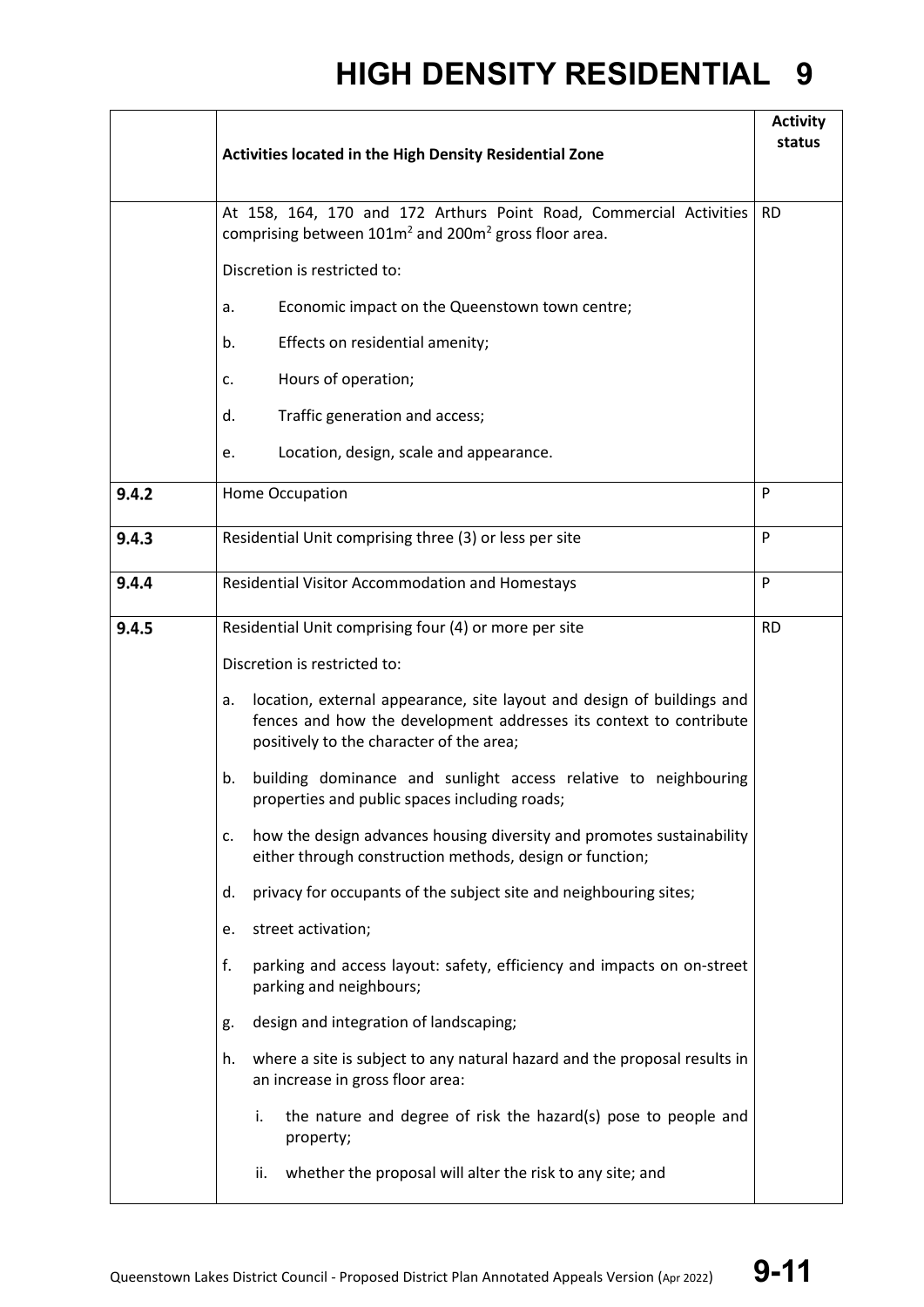|       | Activities located in the High Density Residential Zone                                                                                                                                                                                                                                                                                     |                                                     |           |  |  |
|-------|---------------------------------------------------------------------------------------------------------------------------------------------------------------------------------------------------------------------------------------------------------------------------------------------------------------------------------------------|-----------------------------------------------------|-----------|--|--|
|       | iii. the extent to which such risk can be avoided or sufficiently<br>mitigated.                                                                                                                                                                                                                                                             |                                                     |           |  |  |
|       | i. The location, size, access, design and screening of waste and recycling<br>storage space; and                                                                                                                                                                                                                                            |                                                     |           |  |  |
|       | j. Consistency with the Residential Zone Design Guide 2021.                                                                                                                                                                                                                                                                                 |                                                     |           |  |  |
|       | k. Where Electricity Sub-transmission Infrastructure or Significant Electricity<br>Distribution Infrastructure as shown on the District Plan web mapping<br>application is located within the adjacent road and any proposed<br>building is located within 9.5 meters of that road boundary, any adverse<br>effects on that infrastructure. |                                                     |           |  |  |
| 9.4.6 | Visitor Accommodation including licensed premises within a visitor<br>accommodation development                                                                                                                                                                                                                                             |                                                     | <b>RD</b> |  |  |
|       | Discretion is restricted to:                                                                                                                                                                                                                                                                                                                |                                                     |           |  |  |
|       | The location, nature and scale of activities;<br>a.                                                                                                                                                                                                                                                                                         |                                                     |           |  |  |
|       | Parking and access;<br>b.                                                                                                                                                                                                                                                                                                                   |                                                     |           |  |  |
|       | Landscaping;<br>c.                                                                                                                                                                                                                                                                                                                          |                                                     |           |  |  |
|       | Noise;<br>d.                                                                                                                                                                                                                                                                                                                                |                                                     |           |  |  |
|       | Hours of operation, including in respect of ancillary activities; and<br>e.                                                                                                                                                                                                                                                                 |                                                     |           |  |  |
|       | f.<br>The external appearance of buildings.                                                                                                                                                                                                                                                                                                 |                                                     |           |  |  |
|       | Rule 9.4.6 and relief sought                                                                                                                                                                                                                                                                                                                | <b>Appellant</b><br><b>Court Number</b>             |           |  |  |
|       | Site-specific relief as part of a requested rezoning:<br>Amend Rule 9.4.6 to include the High Density Residential -<br>Arthurs Point Terrace area, as follows:                                                                                                                                                                              | <b>Arthurs Point Land Trust</b><br>ENV-2021-CHC-040 |           |  |  |
|       | 9.4.6a Visitor Accommodation including licensed premises<br>within a visitor accommodation development in Arthurs<br>Point Terrace<br><b>Activity status: Controlled</b>                                                                                                                                                                    |                                                     |           |  |  |
|       | Control is restricted to:<br>a. The location, nature and scale of activities;<br>b. Parking and access;<br>c. Landscaping;<br>d. Noise;<br>e. Hours of operation, including in respect of ancillary<br>activities; and<br>f. The external appearance of buildings.                                                                          |                                                     |           |  |  |
| 9.4.7 | <b>Commercial recreation</b>                                                                                                                                                                                                                                                                                                                |                                                     | D         |  |  |
|       |                                                                                                                                                                                                                                                                                                                                             |                                                     |           |  |  |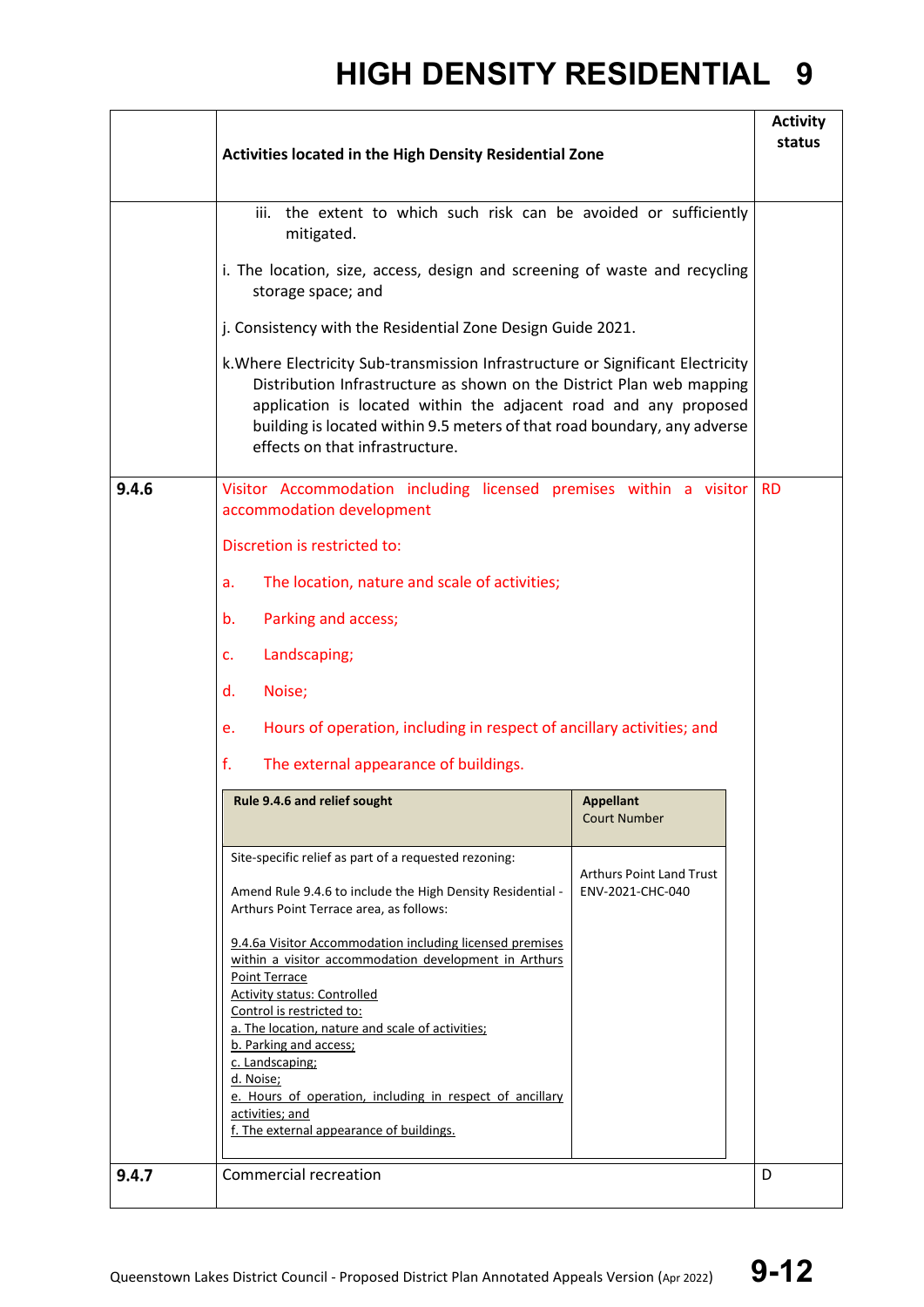|        | Activities located in the High Density Residential Zone                                                                                                          | <b>Activity</b><br>status |
|--------|------------------------------------------------------------------------------------------------------------------------------------------------------------------|---------------------------|
|        |                                                                                                                                                                  |                           |
| 9.4.8  | Community activities                                                                                                                                             | D                         |
| 9.4.9  | Retirement village                                                                                                                                               | D                         |
| 9.4.10 | Activities which are not listed in this table                                                                                                                    | <b>NC</b>                 |
| 9.4.11 | Commercial activities not otherwise identified                                                                                                                   | <b>NC</b>                 |
| 9.4.12 | Panel beating, spray painting, motor vehicle repair or dismantling, fibre<br>glassing, sheet metal work, bottle or scrap storage, motor body building.           | PR                        |
| 9.4.13 | Manufacturing and/or product assembling activities                                                                                                               | <b>PR</b>                 |
| 9.4.14 | Mining                                                                                                                                                           | <b>PR</b>                 |
| 9.4.15 | <b>Factory Farming</b>                                                                                                                                           | <b>PR</b>                 |
| 9.4.16 | Fish or meat processing                                                                                                                                          | <b>PR</b>                 |
| 9.4.17 | Forestry, except for Plantation Forestry where the Resource Management<br>(National Environmental Standard for Plantation Forestry) Regulation 2017<br>prevails. | <b>PR</b>                 |
| 9.4.18 | Any activity requiring an Offensive Trade License under the Health Act 1956                                                                                      | <b>PR</b>                 |
| 9.4.19 | Airports other than the use of land and water for emergency landings,<br>rescues and fire fighting                                                               | <b>PR</b>                 |
| 9.4.20 | <b>Bulk material storage</b>                                                                                                                                     | <b>PR</b>                 |

### **9.5A Rules – Standards for Restricted Discretionary and Discretionary Activities under Rules 9.4 and 9.5**

|        | Standards for activities in the High Density<br><b>Residential Zone</b>                                                                                                                                                                                                                                 | <b>Non-compliance status</b> |
|--------|---------------------------------------------------------------------------------------------------------------------------------------------------------------------------------------------------------------------------------------------------------------------------------------------------------|------------------------------|
| 9.5A.1 | For all restricted discretionary and discretionary<br>activities under Rules 9.4 and 9.5, applications<br>for resource consent shall include a statement<br>confirming that the relevant design elements<br>from the Residential Zone Design Guide 2021<br>have been considered, including a summary of | NC.                          |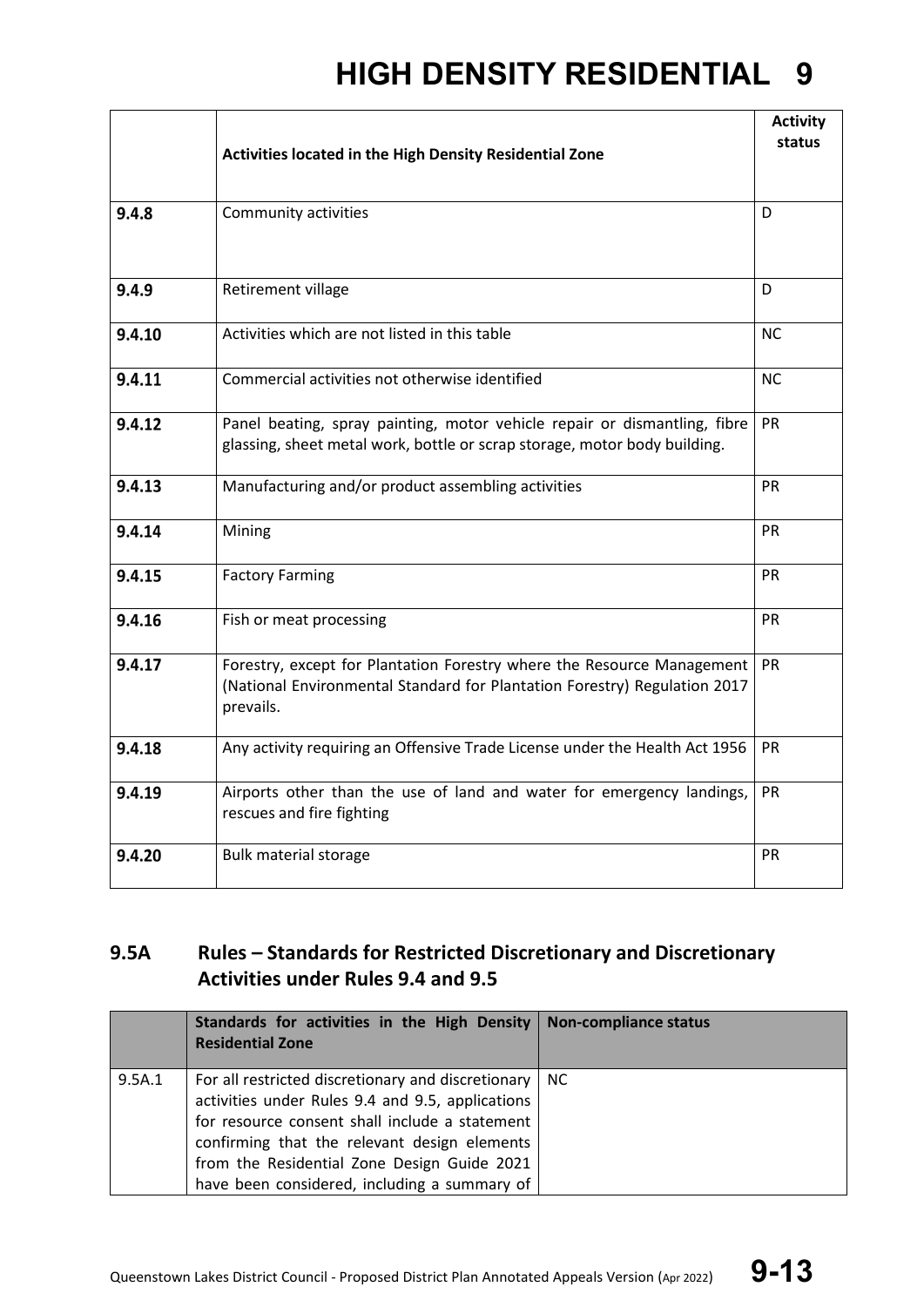### **9.5 Rules - Standards**

|       |                    | Standards for activities located in the High                                                                                                                                                                                                                                                                                                                                                                                                                            |           | <b>Non-compliance status</b>                                                                                                                                                                                                                                                                                                                                                                                                                                                                                                                                                                                                                                                                                                                                                                        |  |
|-------|--------------------|-------------------------------------------------------------------------------------------------------------------------------------------------------------------------------------------------------------------------------------------------------------------------------------------------------------------------------------------------------------------------------------------------------------------------------------------------------------------------|-----------|-----------------------------------------------------------------------------------------------------------------------------------------------------------------------------------------------------------------------------------------------------------------------------------------------------------------------------------------------------------------------------------------------------------------------------------------------------------------------------------------------------------------------------------------------------------------------------------------------------------------------------------------------------------------------------------------------------------------------------------------------------------------------------------------------------|--|
|       |                    | <b>Density Residential Zone</b>                                                                                                                                                                                                                                                                                                                                                                                                                                         |           |                                                                                                                                                                                                                                                                                                                                                                                                                                                                                                                                                                                                                                                                                                                                                                                                     |  |
| 9.5.1 |                    | Building Height - Flat Sites in Queenstown                                                                                                                                                                                                                                                                                                                                                                                                                              | <b>RD</b> | Discretion is restricted to:                                                                                                                                                                                                                                                                                                                                                                                                                                                                                                                                                                                                                                                                                                                                                                        |  |
|       | 9.5.1.1            | A height of 12 metres except<br>where specified in Rules 9.5.1.2,<br>9.5.1.3 or 9.5.1.4.                                                                                                                                                                                                                                                                                                                                                                                | а.<br>f.  | building design and appearance,<br>including roof form articulation and<br>the avoidance of large, monolithic<br>building forms;<br>b. building dominance and sunlight<br>access relative to neighbouring<br>properties and public spaces including<br>roads;<br>c. how the design advances housing<br>diversity and promotes sustainability<br>either through construction methods,<br>design or function;<br>d. privacy for occupants of the subject<br>site and neighbouring sites;<br>e. effects on significant public views<br>(based on an assessment of public<br>views undertaken at the time of the<br>proposal, in addition to any specified<br>significant public views identified<br>within the District Plan);<br>the positive effects of enabling<br>additional development intensity |  |
|       | 9.5.1.2<br>9.5.1.3 | In the High Density Residential<br>Zone immediately west of the<br>Kawarau Falls Bridge the maximum<br>building height shall be 10m<br>provided that in addition no<br>building shall protrude above a<br>horizontal line orientated due<br>north commencing 7m above any<br>given point along the required<br>boundary setbacks at the southern<br>zone boundary.<br>Within the area specified on the<br>District Plan web mapping<br>application on the south side of | D<br>D    | within close proximity to town<br>centres.                                                                                                                                                                                                                                                                                                                                                                                                                                                                                                                                                                                                                                                                                                                                                          |  |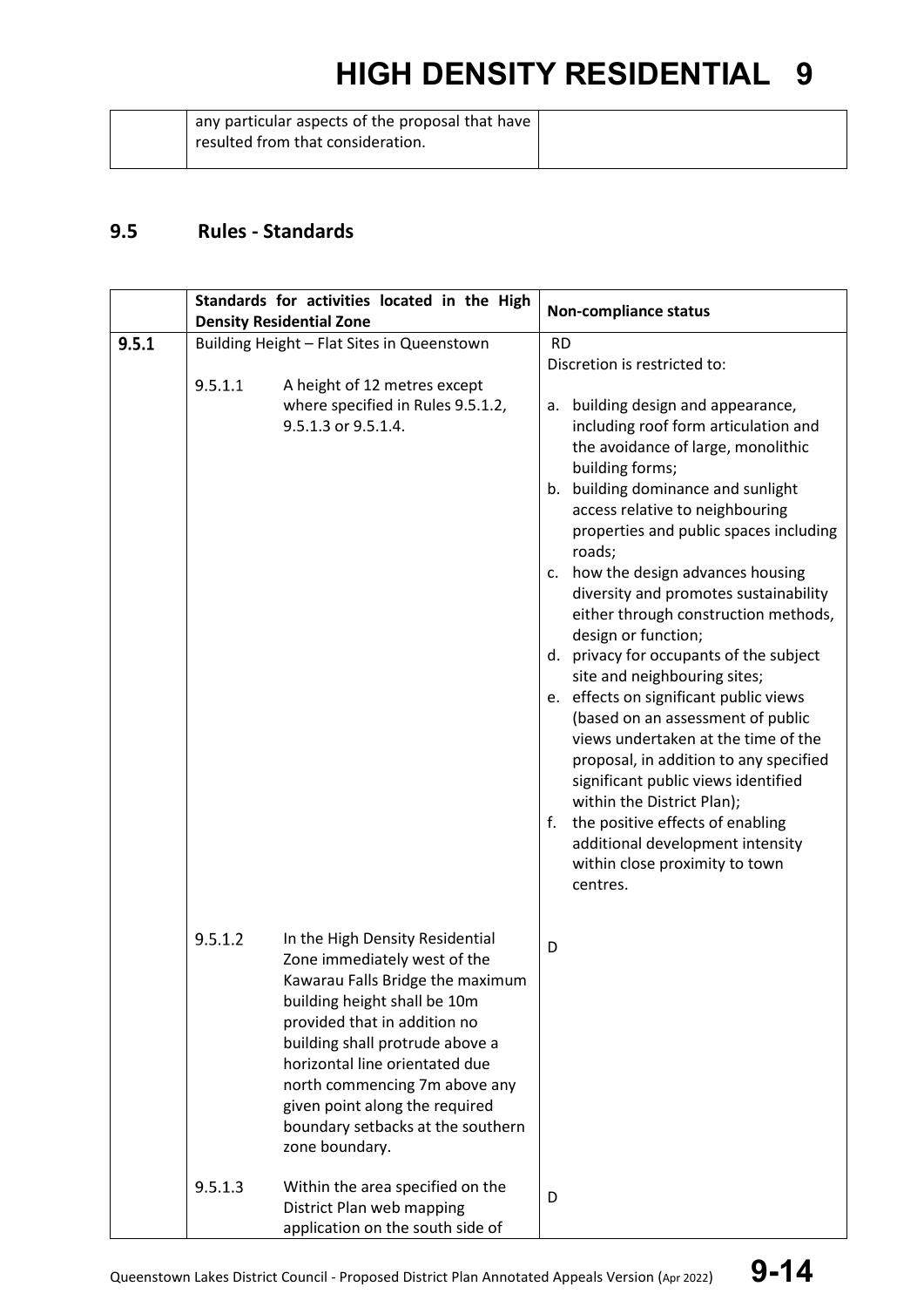|       | Standards for activities located in the High<br><b>Density Residential Zone</b>                                                                                          |                                                                                                                                                                                                                                                                                                                                                                                                                                    |                                                                                                                  |                                                                                                                                                                                                                                                                                                                                                                                                                                                                                                                                                                                                                                                                                                                                              | <b>Non-compliance status</b> |
|-------|--------------------------------------------------------------------------------------------------------------------------------------------------------------------------|------------------------------------------------------------------------------------------------------------------------------------------------------------------------------------------------------------------------------------------------------------------------------------------------------------------------------------------------------------------------------------------------------------------------------------|------------------------------------------------------------------------------------------------------------------|----------------------------------------------------------------------------------------------------------------------------------------------------------------------------------------------------------------------------------------------------------------------------------------------------------------------------------------------------------------------------------------------------------------------------------------------------------------------------------------------------------------------------------------------------------------------------------------------------------------------------------------------------------------------------------------------------------------------------------------------|------------------------------|
|       | Frankton Road (SH6A), the highest<br>point of any building shall not<br>exceed the height above sea level<br>of the nearest point of the road<br>carriageway centreline. |                                                                                                                                                                                                                                                                                                                                                                                                                                    |                                                                                                                  |                                                                                                                                                                                                                                                                                                                                                                                                                                                                                                                                                                                                                                                                                                                                              |                              |
|       | sought<br>follows:<br>the Road.<br>RD)                                                                                                                                   | Rule 9.5.1.3 and relief<br>Amend Rule 9.5.1.3 as<br>Within the area specified<br>on the planning maps on<br>the south side of Frankton<br>Road (SH6A), the highest<br>point of any building shall<br>not exceed more than one<br>story in height above the<br>height above sea level of<br>the nearest point of the<br>Frankton road carriageway<br>centreline, limited to a<br>length of 16m parallel to<br>(noncompliance status | <b>Appellant</b><br><b>Court Number</b><br>Fred van Brandenburg<br><b>ENV 2018 CHC 071</b><br>(relief withdrawn) |                                                                                                                                                                                                                                                                                                                                                                                                                                                                                                                                                                                                                                                                                                                                              |                              |
|       | 9.5.1.4<br>9.5.1.5                                                                                                                                                       | North.                                                                                                                                                                                                                                                                                                                                                                                                                             | Maximum building height of 15m.<br>Rules 9.5.1.1 to 9.5.1.4 do not<br>apply to the land at Frankton              | D                                                                                                                                                                                                                                                                                                                                                                                                                                                                                                                                                                                                                                                                                                                                            |                              |
| 9.5.2 | Building Height - Flat Sites in Wānaka<br>9.5.2.1<br>A height of 8m except where<br>specified in Rule 9.5.2.2 and<br>9.5.2.3.                                            |                                                                                                                                                                                                                                                                                                                                                                                                                                    | <b>RD</b>                                                                                                        | Discretion is restricted to:<br>a. building design and appearance,<br>including roof form articulation and<br>the avoidance of large, monolithic<br>building forms;<br>b. building dominance<br>and sunlight<br>relative to<br>neighbouring<br>access<br>properties and public spaces including<br>roads;<br>c. how the design advances housing<br>diversity and promotes sustainability<br>either through construction methods,<br>design or function;<br>d. privacy for occupants of the subject<br>site and neighbouring sites;<br>e. effects on significant public views, in<br>particular from Lismore Park (based on<br>of public views<br>assessment<br>an<br>undertaken at the time of the<br>proposal, in addition to any specified |                              |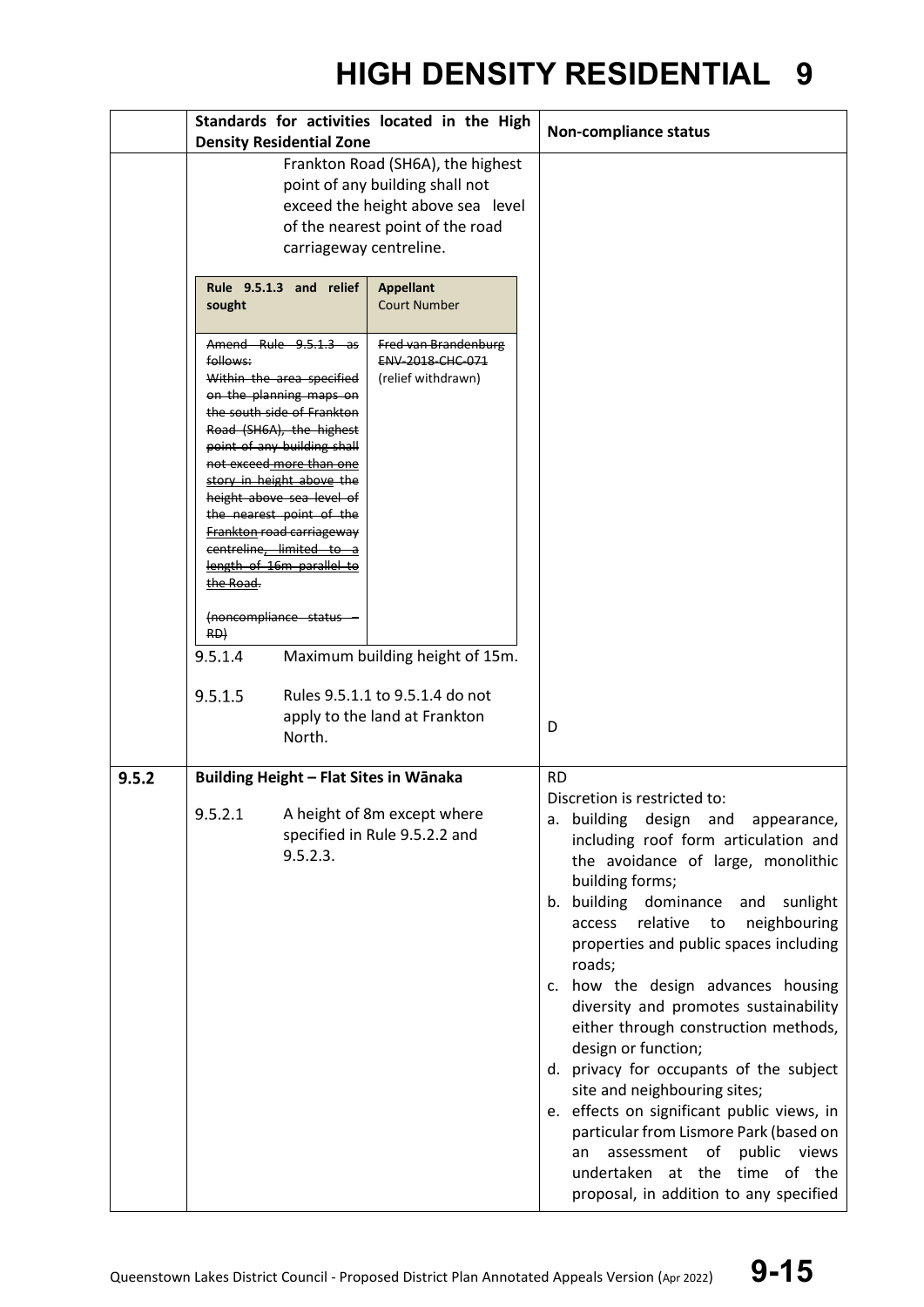|       |            | Standards for activities located in the High<br><b>Density Residential Zone</b>                                                                                                                                                                     | <b>Non-compliance status</b>                                                                                                                                                                                                                                                                                                                                                                                                                                                                                                                                                                                                                                                                                                                                                                                                                                                                                                                                                                                                       |  |  |
|-------|------------|-----------------------------------------------------------------------------------------------------------------------------------------------------------------------------------------------------------------------------------------------------|------------------------------------------------------------------------------------------------------------------------------------------------------------------------------------------------------------------------------------------------------------------------------------------------------------------------------------------------------------------------------------------------------------------------------------------------------------------------------------------------------------------------------------------------------------------------------------------------------------------------------------------------------------------------------------------------------------------------------------------------------------------------------------------------------------------------------------------------------------------------------------------------------------------------------------------------------------------------------------------------------------------------------------|--|--|
|       |            |                                                                                                                                                                                                                                                     | significant public views identified<br>within the District Plan);<br>the positive effects of enabling<br>f.<br>additional<br>development<br>intensity<br>within close proximity to town centres.                                                                                                                                                                                                                                                                                                                                                                                                                                                                                                                                                                                                                                                                                                                                                                                                                                   |  |  |
|       | 9.5.2.2    | Maximum building height of 10m.                                                                                                                                                                                                                     | D                                                                                                                                                                                                                                                                                                                                                                                                                                                                                                                                                                                                                                                                                                                                                                                                                                                                                                                                                                                                                                  |  |  |
|       | 9.5.2.3    | In Three Parks Wānaka the<br>maximum building height shall be<br>12m.                                                                                                                                                                               | D                                                                                                                                                                                                                                                                                                                                                                                                                                                                                                                                                                                                                                                                                                                                                                                                                                                                                                                                                                                                                                  |  |  |
| 9.5.3 | and Wānaka | Building Height - Sloping Sites in Queenstown                                                                                                                                                                                                       | <b>RD</b>                                                                                                                                                                                                                                                                                                                                                                                                                                                                                                                                                                                                                                                                                                                                                                                                                                                                                                                                                                                                                          |  |  |
|       | 9.5.3.1    | A height of 7m, except as specified<br>in Rules 9.5.3.2, 9.5.3.3 and 9.5.3.4                                                                                                                                                                        | Discretion is restricted to:<br>a. building design and appearance,<br>including roof form articulation and<br>the avoidance of large, monolithic<br>building forms;<br>b. building dominance and sunlight<br>access relative to neighbouring<br>properties and public spaces including<br>roads;<br>c. how the design advances housing<br>diversity and promotes sustainability<br>either through construction methods,<br>design or function;<br>d. how the design responds to the<br>sloping landform so as to integrate<br>with it;<br>privacy for occupants of the subject<br>e.<br>site and neighbouring sites;<br>f. effects on significant public views, in<br>particular from Lismore Park (based on<br>an assessment of<br>public views<br>undertaken at the time of the<br>proposal, in addition to any specified<br>significant public views identified<br>within the District Plan);<br>the positive effects of<br>enabling<br>g.<br>additional<br>development<br>intensity<br>within close proximity to town centres. |  |  |
|       | 9.5.3.2    | Immediately west of the Kawarau<br>Falls Bridge the maximum building<br>height shall be 10m provided that<br>in addition no building shall<br>protrude above a horizontal line<br>orientated due north commencing<br>7m above any given point along | D                                                                                                                                                                                                                                                                                                                                                                                                                                                                                                                                                                                                                                                                                                                                                                                                                                                                                                                                                                                                                                  |  |  |
|       |            |                                                                                                                                                                                                                                                     | D                                                                                                                                                                                                                                                                                                                                                                                                                                                                                                                                                                                                                                                                                                                                                                                                                                                                                                                                                                                                                                  |  |  |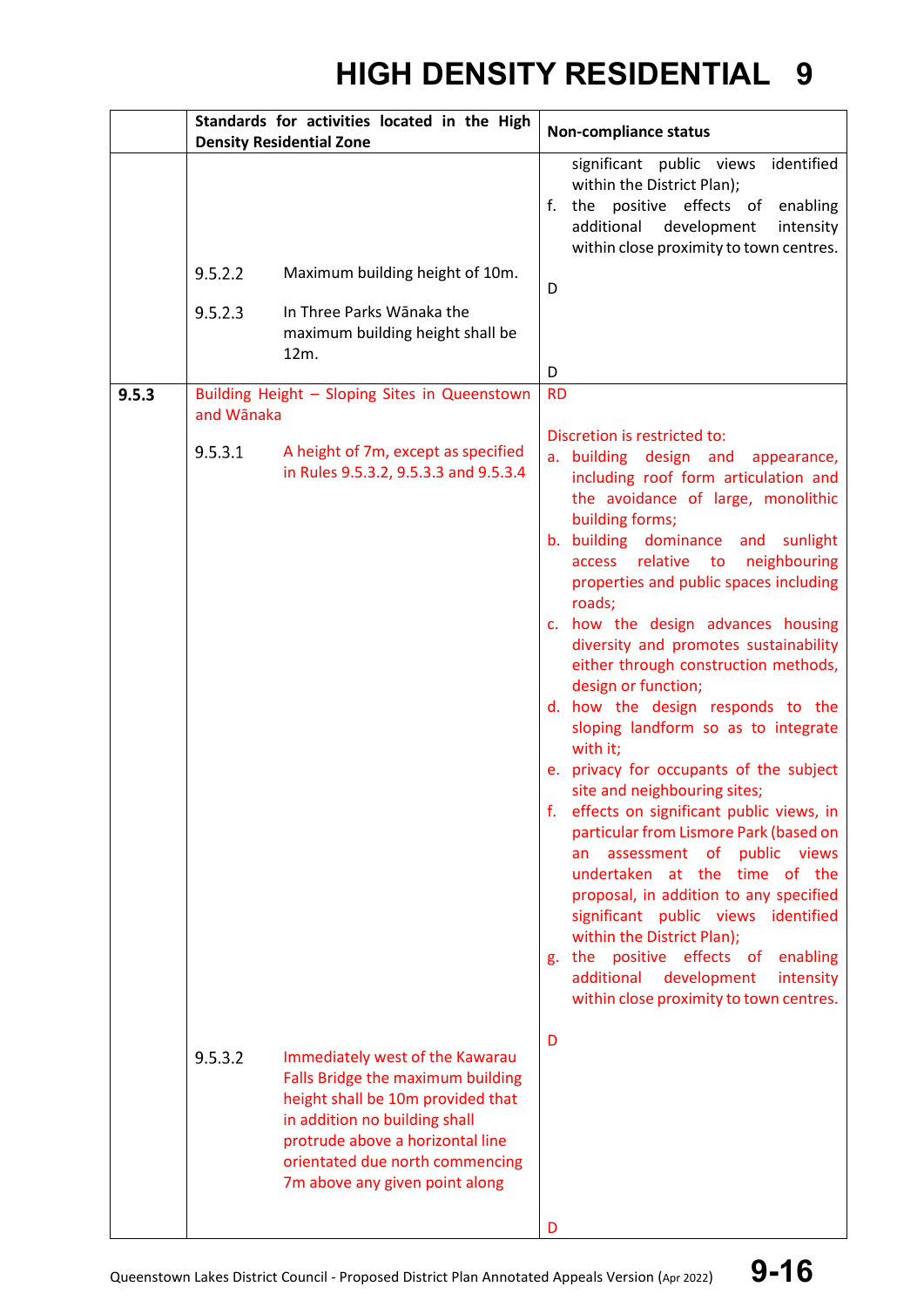| Standards for activities located in the High<br><b>Density Residential Zone</b>                                                                                                                                                                                                                                                                                                                                                                                              |                                                                                                                                                                              |  | <b>Non-compliance status</b> |                                                          |
|------------------------------------------------------------------------------------------------------------------------------------------------------------------------------------------------------------------------------------------------------------------------------------------------------------------------------------------------------------------------------------------------------------------------------------------------------------------------------|------------------------------------------------------------------------------------------------------------------------------------------------------------------------------|--|------------------------------|----------------------------------------------------------|
|                                                                                                                                                                                                                                                                                                                                                                                                                                                                              | the required boundary setbacks at<br>the southern zone boundary.                                                                                                             |  |                              |                                                          |
| 9.5.3.3<br>Within the area specified on the<br><b>District Plan web mapping</b><br>application on the south side of<br>Frankton Road (SH6A), the highest<br>point of any building shall not<br>exceed the height above sea level<br>of the nearest point of the road<br>carriageway centreline                                                                                                                                                                               |                                                                                                                                                                              |  |                              |                                                          |
| Rule 9.5.3.3 and relief<br>sought                                                                                                                                                                                                                                                                                                                                                                                                                                            | <b>Appellant</b><br><b>Court Number</b>                                                                                                                                      |  |                              | <b>Consequentiall</b><br>y Affected<br><b>Provisions</b> |
| Amend Rule 9.5.3.3 as<br>follows:<br>Within the area specified<br>on the planning maps on<br>the south side of<br>Frankton Road (SH6A),<br>the highest point of any<br>building shall not exceed<br>more than one story in<br>height above the height<br>above sea level of the<br>nearest point of the<br>Frankton road<br>carriageway centreline,<br>limited to a length of 16m<br>parallel to the Road.<br>(noncompliance status -<br>RD)<br>9.5.3.4<br>9.5.3.5<br>North. | Fred van Brandenburg<br><b>ENV 2018 CHC 071</b><br>(relief withdrawn)<br>Maximum building height of 10m.<br>Rules 9.5.3.1 to 9.5.3.4 do not<br>apply to the land at Frankton |  | D                            |                                                          |
| Rule 9.5.3 and relief sought                                                                                                                                                                                                                                                                                                                                                                                                                                                 | <b>Appellant</b><br>Court<br><b>Number</b>                                                                                                                                   |  |                              |                                                          |
| Site-specific relief as part of a<br>requested rezoning:<br>Amend Rule 9.5.3 to include the<br>High Density Residential - Arthurs<br>Point Terrace area, as follows:<br>9.5.3.4 Maximum building height of<br>10 <sub>m</sub>                                                                                                                                                                                                                                                | Arthurs Point<br>Land Trust<br>ENV-2021-<br><b>CHC-040</b>                                                                                                                   |  |                              |                                                          |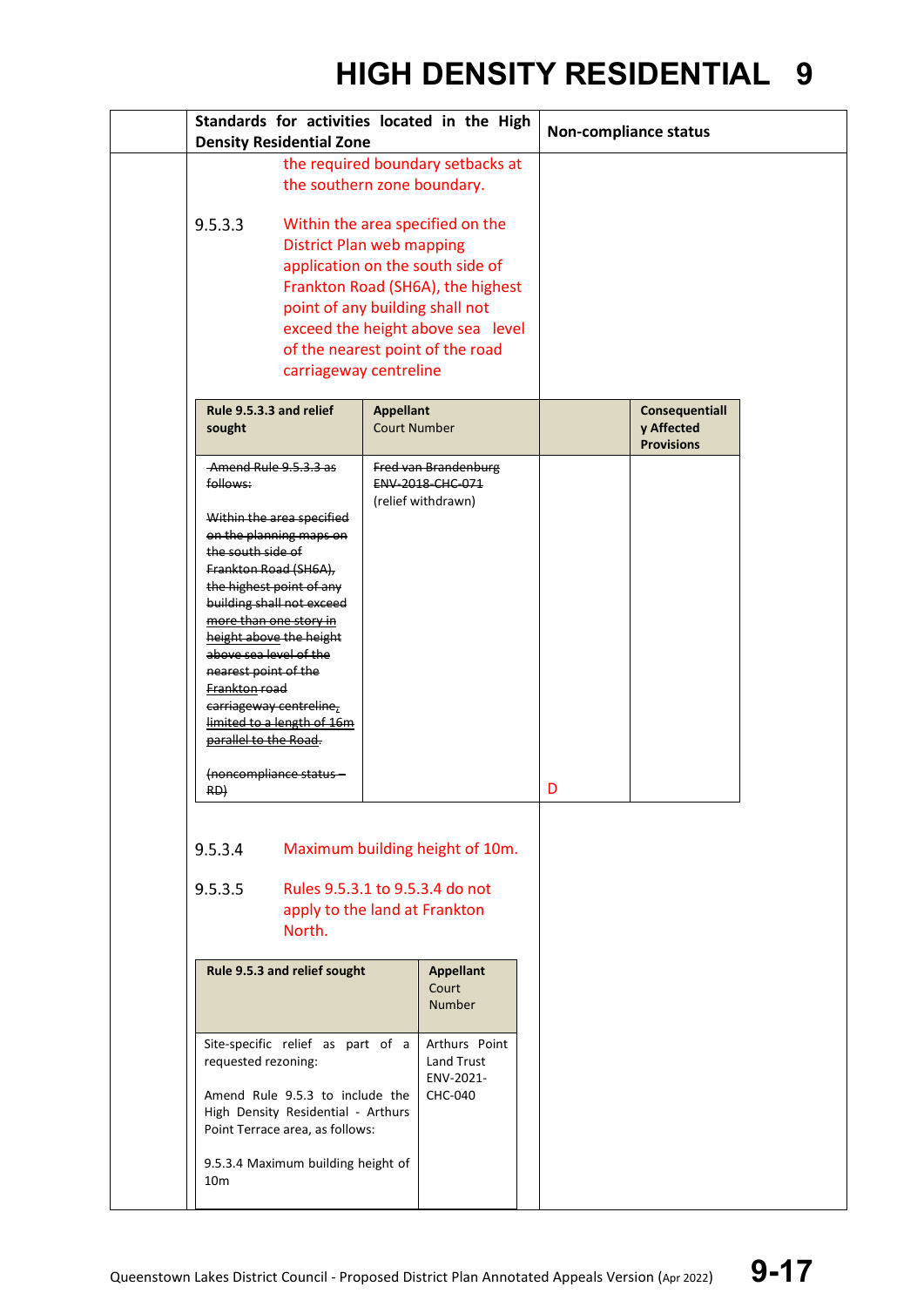|       | Standards for activities located in the High<br><b>Density Residential Zone</b> |                                                                                                                                                                               | <b>Non-compliance status</b> |                                                                                                                                            |
|-------|---------------------------------------------------------------------------------|-------------------------------------------------------------------------------------------------------------------------------------------------------------------------------|------------------------------|--------------------------------------------------------------------------------------------------------------------------------------------|
|       | applies.                                                                        | 9.5.3.4a Except sites within the<br>Arthurs Point Terrace where a<br>maximum building height of 12m                                                                           |                              |                                                                                                                                            |
| 9.5.4 |                                                                                 | Building Height - Frankton North                                                                                                                                              |                              | <b>RD</b>                                                                                                                                  |
|       | 9.5.4.1                                                                         | Building height of 12m.                                                                                                                                                       |                              | Discretion is restricted to:                                                                                                               |
|       |                                                                                 |                                                                                                                                                                               |                              | a. building design and appearance,<br>including roof form articulation and<br>the avoidance of large, monolithic<br>building forms;        |
|       |                                                                                 |                                                                                                                                                                               |                              | b. building dominance and sunlight<br>relative<br>to<br>neighbouring<br>access<br>properties and public spaces including<br>roads;         |
|       |                                                                                 |                                                                                                                                                                               |                              | c. how the design advances housing<br>diversity and promotes sustainability<br>either through construction methods,<br>design or function; |
|       |                                                                                 |                                                                                                                                                                               |                              | d. privacy and outlook for occupants of<br>the subject site and neighbouring sites;                                                        |
|       |                                                                                 |                                                                                                                                                                               |                              | e. Crime<br>Prevention<br>Through<br>Environmental Design considerations;                                                                  |
|       |                                                                                 |                                                                                                                                                                               |                              | f. the positive effects of enabling<br>additional<br>development<br>intensity<br>within close proximity to town centres;                   |
|       |                                                                                 |                                                                                                                                                                               |                              | <b>NC</b>                                                                                                                                  |
|       | 9.5.4.2                                                                         | Maximum building height of 20m.                                                                                                                                               |                              |                                                                                                                                            |
| 9.5.5 | <b>Building Coverage</b>                                                        |                                                                                                                                                                               |                              | <b>NC</b>                                                                                                                                  |
|       | 9.5.5.1                                                                         | A maximum of 70% site coverage                                                                                                                                                |                              |                                                                                                                                            |
|       | 9.5.5.2                                                                         | Within Frankton North a maximum<br>of 75% building coverage.                                                                                                                  |                              |                                                                                                                                            |
|       | Exclusions:                                                                     |                                                                                                                                                                               |                              |                                                                                                                                            |
|       | a.                                                                              | building coverage does not include any<br>veranda over public space and does not<br>apply to underground structures, which are<br>not visible from ground level and which are |                              |                                                                                                                                            |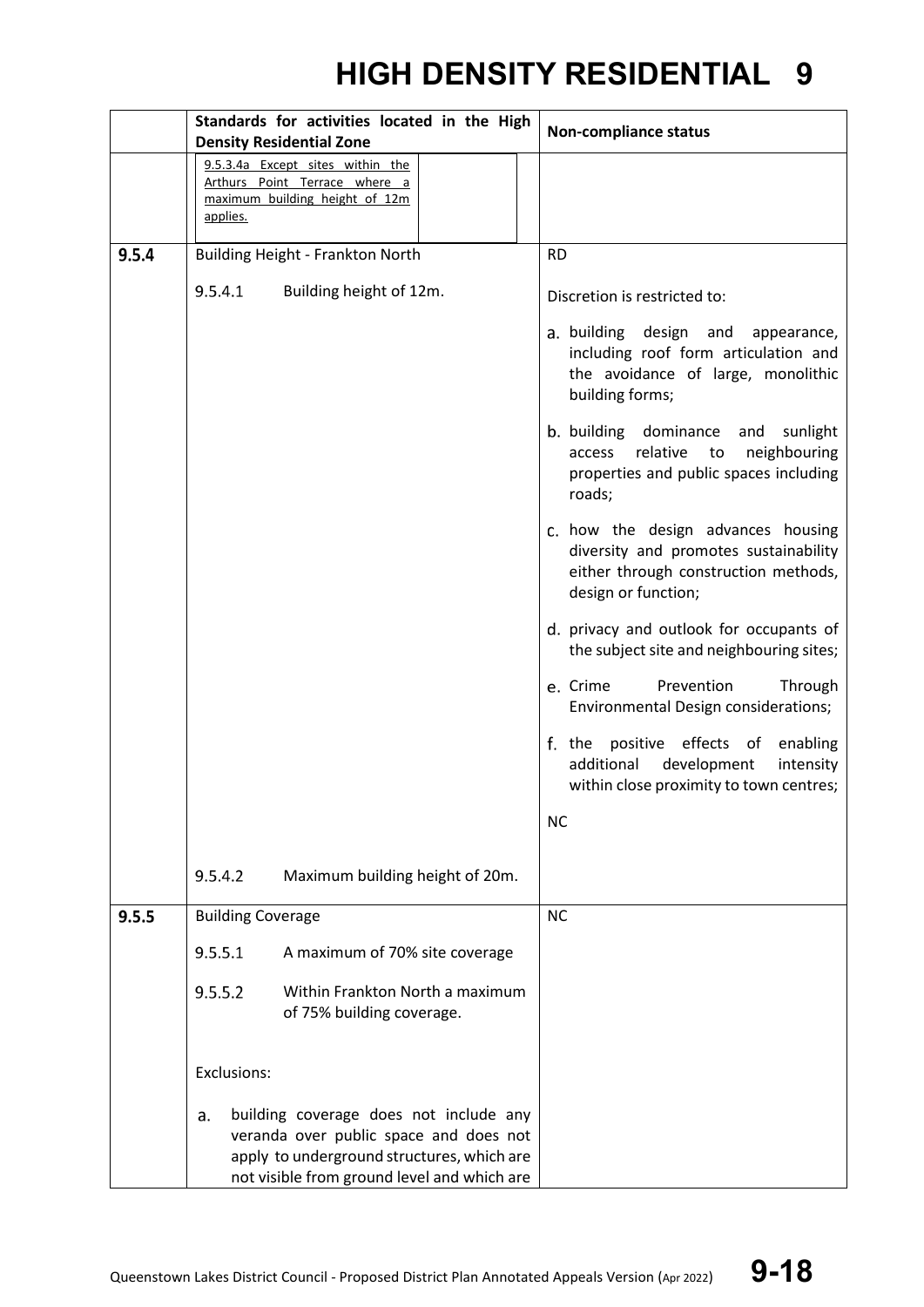|       | Standards for activities located in the High<br><b>Density Residential Zone</b>                                                                                                                                                                                                                                                                                                                                                                                                                                                                                                                                                                                                                                                                                                                                                                                                                                                                                                                                                                              | <b>Non-compliance status</b>                                                                                                                                                                                                                                                                                                                                                                                                                                                                                                                                                                                                                                                                                                                                                                                                                                                                                                                                                                                                                                                                                              |
|-------|--------------------------------------------------------------------------------------------------------------------------------------------------------------------------------------------------------------------------------------------------------------------------------------------------------------------------------------------------------------------------------------------------------------------------------------------------------------------------------------------------------------------------------------------------------------------------------------------------------------------------------------------------------------------------------------------------------------------------------------------------------------------------------------------------------------------------------------------------------------------------------------------------------------------------------------------------------------------------------------------------------------------------------------------------------------|---------------------------------------------------------------------------------------------------------------------------------------------------------------------------------------------------------------------------------------------------------------------------------------------------------------------------------------------------------------------------------------------------------------------------------------------------------------------------------------------------------------------------------------------------------------------------------------------------------------------------------------------------------------------------------------------------------------------------------------------------------------------------------------------------------------------------------------------------------------------------------------------------------------------------------------------------------------------------------------------------------------------------------------------------------------------------------------------------------------------------|
|       | landscaped to appear as recreational or<br>planted (including grassed) areas.                                                                                                                                                                                                                                                                                                                                                                                                                                                                                                                                                                                                                                                                                                                                                                                                                                                                                                                                                                                |                                                                                                                                                                                                                                                                                                                                                                                                                                                                                                                                                                                                                                                                                                                                                                                                                                                                                                                                                                                                                                                                                                                           |
| 9.5.6 | Recession plane (applicable to all buildings,<br>including accessory buildings)<br>9.5.6.1<br>For Flat Sites from 2.5 metres<br>above ground level a 45 degree<br>recession plane applies to all<br>boundaries, other than the<br>northern boundary of the site<br>where a 55 degree recession plane<br>applies.<br>Exclusions:<br>gable end roofs may penetrate the building<br>a.<br>recession plane by no more than one third<br>of the gable height;<br>recession planes do not apply to site<br>b.<br>boundaries adjoining a Town Centre Zone,<br>fronting a road, or adjoining a park or<br>reserve.<br>9.5.6.2<br>No recession plane for sloping sites<br>9.5.6.3<br>Rules 9.5.6.1 and 9.5.6.2 do not<br>apply at Frankton North.<br>9.5.6.4<br>At Frankton North all buildings,<br>including accessory buildings, along<br>the northern boundary of the zone<br>where it adjoins the Rural Zone,<br>Open Space Zone and Quail Rise<br>Special Zone: For flat and sloping<br>sites from 3 metres above ground a<br>45 degree recession plane applies. | $RD - for boundaries where the High$<br>Density Residential zone applies on each<br>side of the boundary.<br>Discretion is restricted to:<br>a. any sunlight, shading or privacy effects<br>created by the proposal on adjacent<br>sites and/or their occupants;<br>b. effects on any significant public views<br>(based on an assessment of public<br>views undertaken at the time of the<br>proposal, in addition to any specified<br>significant public views identified<br>within the District Plan);<br>c. external appearance, location and<br>visual dominance of the building(s) as<br>viewed from the street(s) and adjacent<br>properties.<br>d. Where Electricity Sub-transmission<br>Infrastructure or Significant Electricity<br>Distribution Infrastructure as shown<br>on the District Plan web mapping<br>application is located within the<br>adjacent road and any proposed<br>building is located within 9.5 meters of<br>that road boundary, any adverse<br>effects on that infrastructure.<br>$NC - for boundaries where there is a$<br>change of zone other than as specified in<br>the exclusions. |
| 9.5.7 | Landscaped permeable surface coverage<br>At least 20% of site area shall comprise                                                                                                                                                                                                                                                                                                                                                                                                                                                                                                                                                                                                                                                                                                                                                                                                                                                                                                                                                                            | <b>NC</b>                                                                                                                                                                                                                                                                                                                                                                                                                                                                                                                                                                                                                                                                                                                                                                                                                                                                                                                                                                                                                                                                                                                 |
| 9.5.8 | landscaped (permeable) surface.<br><b>Building Length</b>                                                                                                                                                                                                                                                                                                                                                                                                                                                                                                                                                                                                                                                                                                                                                                                                                                                                                                                                                                                                    | <b>RD</b>                                                                                                                                                                                                                                                                                                                                                                                                                                                                                                                                                                                                                                                                                                                                                                                                                                                                                                                                                                                                                                                                                                                 |
|       | The length of any building facade above the<br>ground floor level shall not exceed 30m.<br>Rule 9.5.8 does not apply at Frankton North.                                                                                                                                                                                                                                                                                                                                                                                                                                                                                                                                                                                                                                                                                                                                                                                                                                                                                                                      | Discretion is restricted to the following:<br>a. external appearance, location and<br>visual dominance of the building(s) as<br>viewed from the street(s) and adjacent<br>properties.                                                                                                                                                                                                                                                                                                                                                                                                                                                                                                                                                                                                                                                                                                                                                                                                                                                                                                                                     |
| 9.5.9 | Minimum Boundary Setbacks                                                                                                                                                                                                                                                                                                                                                                                                                                                                                                                                                                                                                                                                                                                                                                                                                                                                                                                                                                                                                                    | <b>RD</b><br>Discretion is restricted to:                                                                                                                                                                                                                                                                                                                                                                                                                                                                                                                                                                                                                                                                                                                                                                                                                                                                                                                                                                                                                                                                                 |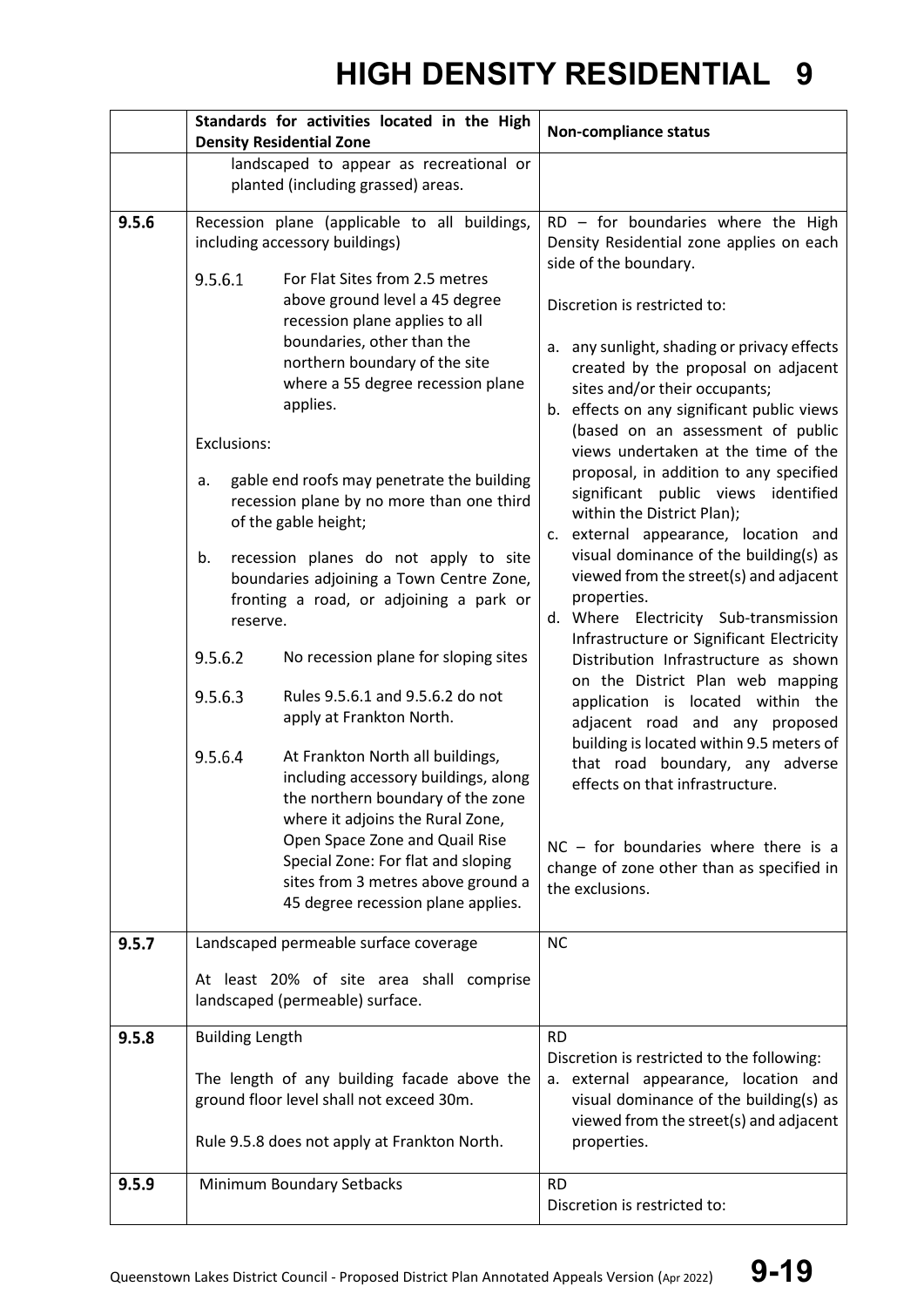|        | Standards for activities located in the High<br><b>Density Residential Zone</b> |                                                                                                                                                                                                                                                                                                                                                                                                                                                                                                                                                                                                                                                                             | <b>Non-compliance status</b>                                                                                                                                                                                                                                                                                                                                                                                                                                                                                                                                                                                                                                                                                                                                                                                                                                                   |  |
|--------|---------------------------------------------------------------------------------|-----------------------------------------------------------------------------------------------------------------------------------------------------------------------------------------------------------------------------------------------------------------------------------------------------------------------------------------------------------------------------------------------------------------------------------------------------------------------------------------------------------------------------------------------------------------------------------------------------------------------------------------------------------------------------|--------------------------------------------------------------------------------------------------------------------------------------------------------------------------------------------------------------------------------------------------------------------------------------------------------------------------------------------------------------------------------------------------------------------------------------------------------------------------------------------------------------------------------------------------------------------------------------------------------------------------------------------------------------------------------------------------------------------------------------------------------------------------------------------------------------------------------------------------------------------------------|--|
|        | 9.5.9.1<br>9.5.9.2<br>9.5.9.3                                                   | All boundaries 2 metres except for<br>State Highway road boundaries<br>where the minimum setback shall<br>be 4.5m.<br>garages shall be at least 4.5m back<br>from a road boundary.<br>Rules 9.5.9.1 and 9.5.9.2 do not<br>apply at Frankton North.<br>Exceptions to setback requirements other than<br>any road boundary setbacks:<br>Accessory buildings for residential activities may<br>be located within the setback distances, where<br>they do not exceed 7.5m in length, there are no<br>windows or openings (other than for carports)<br>along any walls within 1.5m of an internal<br>boundary, and comply with rules for Building<br>Height and Recession Plane. | a. external appearance, location and<br>visual dominance of the building(s) as<br>viewed from the street(s) and adjacent<br>properties;<br>b. streetscape character and amenity;<br>any sunlight, shading or privacy effects<br>c.<br>created by the proposal on adjacent<br>sites and/or their occupants;<br>d. effects on any significant public views<br>(based on an assessment of public<br>views undertaken at the time of the<br>proposal, in addition to any specified<br>significant public views identified<br>within the District Plan).<br>Where Electricity Sub-transmission<br>e.<br>Infrastructure or Significant Electricity<br>Distribution Infrastructure as shown<br>on the District Plan web mapping<br>application is located within the<br>adjacent road and any proposed<br>building is located within 9.5 meters of<br>that road boundary, any adverse |  |
| 9.5.10 |                                                                                 | Waste and Recycling Storage Space                                                                                                                                                                                                                                                                                                                                                                                                                                                                                                                                                                                                                                           | effects on that infrastructure.<br><b>RD</b>                                                                                                                                                                                                                                                                                                                                                                                                                                                                                                                                                                                                                                                                                                                                                                                                                                   |  |
|        | 9.5.10.1<br>9.5.10.2<br>a.<br>b.<br>c.                                          | Residential activities of three units<br>or less shall provide, a minimum of<br>2m <sup>2</sup> waste and recycling storage<br>per residential unit or flat.<br>Waste and recycling bins shall be:<br>Located where it is easy to manoeuvre<br>for kerbside collections and avoid<br>impeding vehicle movements within and<br>through the site; and<br>Not directly visible from adjacent sites,<br>roads and public spaces; or<br>Screened with materials that are in<br>keeping with the design of the building.                                                                                                                                                          | Discretion is restricted to:<br>Effects on amenity values;<br>а.<br>Size, location and access of waste<br>b.<br>and recycling storage space; and<br>c. Consistency with the Residential<br>Zone Design Guide 2021.                                                                                                                                                                                                                                                                                                                                                                                                                                                                                                                                                                                                                                                             |  |
| 9.5.11 | <b>Lighting and Glare</b>                                                       |                                                                                                                                                                                                                                                                                                                                                                                                                                                                                                                                                                                                                                                                             | <b>RD</b>                                                                                                                                                                                                                                                                                                                                                                                                                                                                                                                                                                                                                                                                                                                                                                                                                                                                      |  |
|        | 9.5.11.1<br>9.5.11.2                                                            | All exterior lighting shall be<br>directed downward and away from<br>adjacent sites and roads.<br>No activity on any site shall result<br>in greater than a 3.0 lux spill<br>(horizontal or vertical) of lights                                                                                                                                                                                                                                                                                                                                                                                                                                                             | Discretion is restricted to the effects of<br>lighting and glare on:<br>a. amenity values of adjoining sites;<br>b. the safety of the Transport Network;<br>c. the night sky; and<br>d. the navigational safety of passenger                                                                                                                                                                                                                                                                                                                                                                                                                                                                                                                                                                                                                                                   |  |
|        |                                                                                 | onto any other site measured at                                                                                                                                                                                                                                                                                                                                                                                                                                                                                                                                                                                                                                             | carrying vessels operating at night.                                                                                                                                                                                                                                                                                                                                                                                                                                                                                                                                                                                                                                                                                                                                                                                                                                           |  |

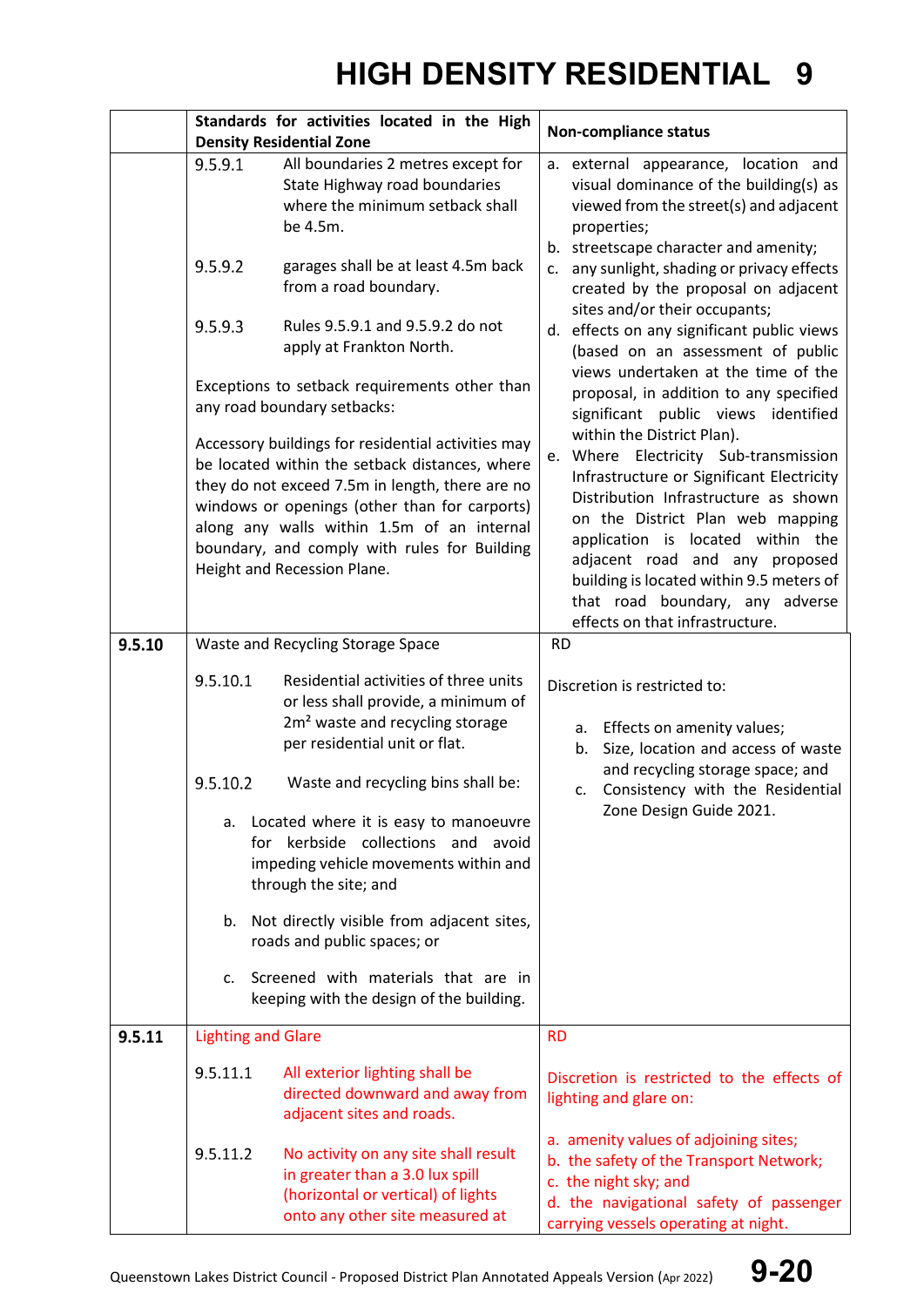|        | Standards for activities located in the High                                                                                                                                                                                        |                                                                                | <b>Non-compliance status</b>                                                           |  |
|--------|-------------------------------------------------------------------------------------------------------------------------------------------------------------------------------------------------------------------------------------|--------------------------------------------------------------------------------|----------------------------------------------------------------------------------------|--|
|        | <b>Density Residential Zone</b>                                                                                                                                                                                                     |                                                                                |                                                                                        |  |
|        | any point inside the boundary of<br>the other site.                                                                                                                                                                                 |                                                                                |                                                                                        |  |
|        | Rule 9.5.11 and relief sought                                                                                                                                                                                                       | <b>Appellant</b><br>Court<br><b>Number</b>                                     |                                                                                        |  |
|        | Amend Rule 9.5.11 as follows:<br><b>Lighting and Glare</b><br>Discretion is restricted to the effects<br>of lighting and glare on:<br>e. aircraft operations                                                                        | Queenstown<br>Airport<br>Corporation<br>Limited<br>ENV-2021-<br><b>CHC-048</b> |                                                                                        |  |
| 9.5.12 | Sound Insulation and Mechanical Ventilation                                                                                                                                                                                         |                                                                                | <b>NC</b>                                                                              |  |
|        | For buildings located within 80m of a State<br>Highway.                                                                                                                                                                             |                                                                                |                                                                                        |  |
|        | Any residential buildings, or buildings containing<br>an Activity Sensitive to Road Noise, and located<br>within 80m of a State Highway shall be designed<br>to achieve an Indoor Design Sound Level of 40dB<br>LAeq24h.            |                                                                                |                                                                                        |  |
|        | Compliance with this rule can be demonstrated<br>by submitting a certificate to Council from a<br>person suitably qualified in acoustics stating that<br>the proposed construction will achieve the<br>internal design sound level. |                                                                                |                                                                                        |  |
| 9.5.13 | <b>Building Restriction Area</b>                                                                                                                                                                                                    |                                                                                | <b>NC</b>                                                                              |  |
|        | No building shall be located within a building<br>restriction area as identified on the District Plan<br>web mapping application.                                                                                                   |                                                                                |                                                                                        |  |
| 9.5.14 | <b>Flood Risk</b>                                                                                                                                                                                                                   |                                                                                | <b>PR</b>                                                                              |  |
|        | The construction or relocation of buildings with<br>a gross floor area greater than 20m2 and having<br>a ground floor level less than:                                                                                              |                                                                                |                                                                                        |  |
|        | 9.5.14.1<br>RL 312.0 masl at Queenstown and<br>Frankton.                                                                                                                                                                            |                                                                                |                                                                                        |  |
|        | 9.5.14.2<br>RL 281.9 masl at Wānaka.                                                                                                                                                                                                |                                                                                |                                                                                        |  |
| 9.5.15 | <b>Residential Visitor Accommodation</b>                                                                                                                                                                                            |                                                                                | <b>RD</b>                                                                              |  |
|        | 9.5.15.1 Must not exceed a cumulative total of<br>90 nights occupation by paying guests<br>on a site per 12 month period.                                                                                                           |                                                                                | Discretion is restricted to:<br>The location, nature and scale of<br>a.<br>activities; |  |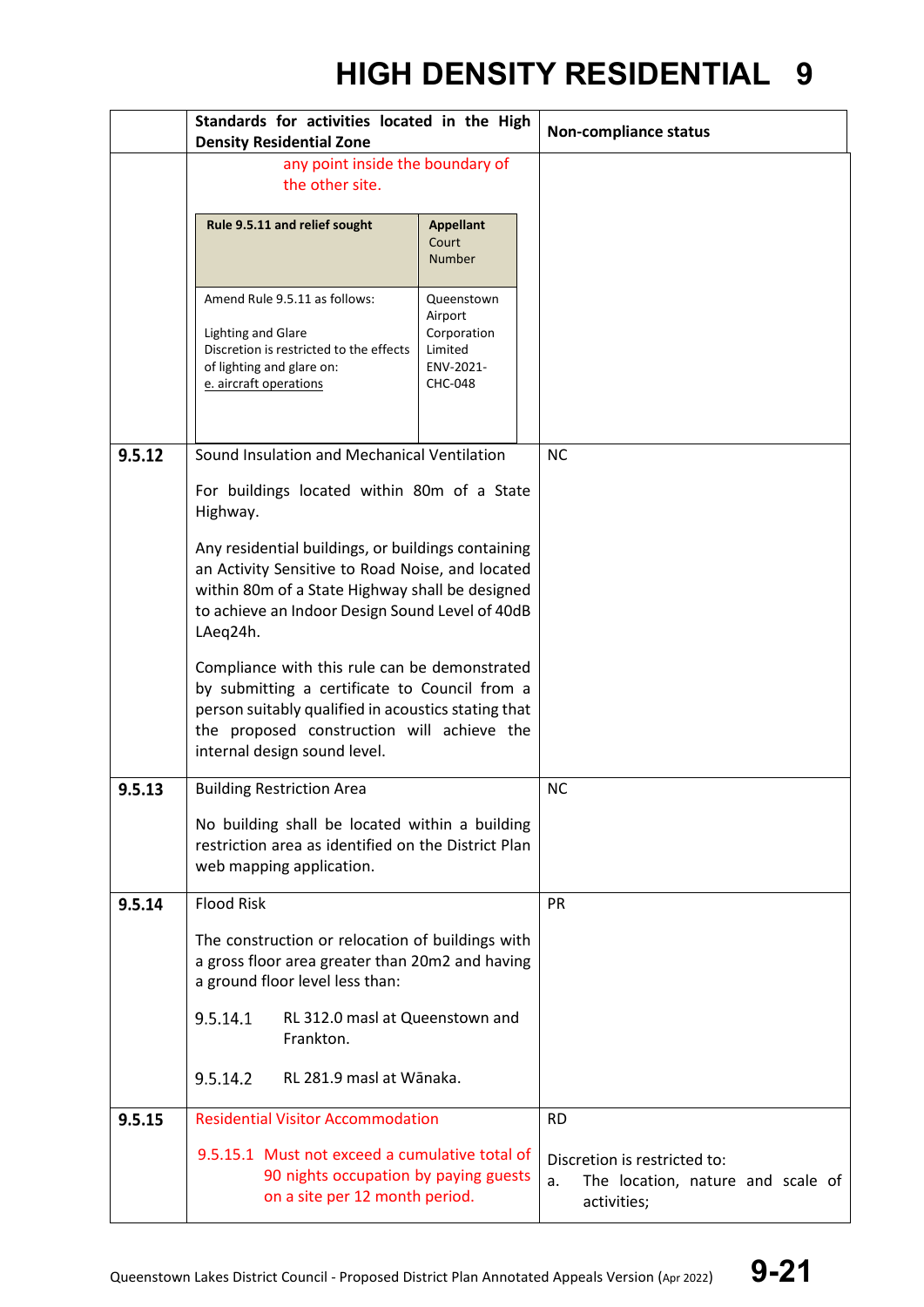|        | Standards for activities located in the High<br><b>Density Residential Zone</b>                                                                                                                                                                                                                                     |                                                                                                                                                                                                                                                                                                        | <b>Non-compliance status</b>                                                                                                                                                                                                                                                       |  |
|--------|---------------------------------------------------------------------------------------------------------------------------------------------------------------------------------------------------------------------------------------------------------------------------------------------------------------------|--------------------------------------------------------------------------------------------------------------------------------------------------------------------------------------------------------------------------------------------------------------------------------------------------------|------------------------------------------------------------------------------------------------------------------------------------------------------------------------------------------------------------------------------------------------------------------------------------|--|
|        | 9.5.15.2 Must not generate<br>any<br>by<br>heavy<br>movements<br>coaches or buses to and from the site.                                                                                                                                                                                                             | vehicle<br>vehicles,                                                                                                                                                                                                                                                                                   | b.<br>The<br>location,<br>provision,<br>and<br>screening of parking and access;<br>The management of noise, rubbish<br>C.<br>and outdoor activities;                                                                                                                               |  |
|        | 9.5.15.3 The Council must be notified in writing<br>prior to the commencement of a<br>Residential Visitor Accommodation<br>activity.                                                                                                                                                                                |                                                                                                                                                                                                                                                                                                        | The compliance of the residential unit<br>d.<br>with the Building Code as at the date<br>of the consent;<br>Health and safety provisions in<br>e.                                                                                                                                  |  |
|        | 9.5.15.4 Up to date records of the Residential<br>Visitor Accommodation activity must<br>be kept, including a record of the date<br>and duration of guest stays and the<br>number of guests staying per night,<br>and in a form that can be made<br>available for inspection by the Council<br>at 24 hours' notice. |                                                                                                                                                                                                                                                                                                        | relation to guests;<br>f.<br>Guest management and complaints<br>procedures;<br>The keeping of records of RVA use,<br>g.<br>and availability of records for Council<br>inspection; and<br>Monitoring requirements, including<br>h.<br>imposition of an annual monitoring<br>charge. |  |
|        | compliance with rules 9.5.15.1 to 9.5.15.5.                                                                                                                                                                                                                                                                         | 9.5.15.5 Smoke alarms must be provided in<br>accordance with clause 5 of the<br>Residential Tenancies (Smoke Alarms<br>and Insulation) Regulations 2016.<br>Note: The Council may request that records<br>are made available to the Council for inspection<br>at 24 hours' notice, in order to monitor |                                                                                                                                                                                                                                                                                    |  |
|        | Rule 9.5.15 and relief sought                                                                                                                                                                                                                                                                                       | Appellan<br>Court<br>Number                                                                                                                                                                                                                                                                            |                                                                                                                                                                                                                                                                                    |  |
|        | Rule 9.5.14<br><b>Residential Visitor Accommodation</b><br>9.5.14.2 Must not generate any vehicle<br>movements by heavy vehicles, coaches or<br>buses to and from the site.                                                                                                                                         | Wayfare<br>Group<br>Ltd<br>ENV-<br>2019-<br>CHC-076                                                                                                                                                                                                                                                    |                                                                                                                                                                                                                                                                                    |  |
| 9.5.16 | Homestay                                                                                                                                                                                                                                                                                                            |                                                                                                                                                                                                                                                                                                        | <b>RD</b>                                                                                                                                                                                                                                                                          |  |
|        | 9.5.16.1 Must not exceed 5 paying guests on a<br>site per night.                                                                                                                                                                                                                                                    |                                                                                                                                                                                                                                                                                                        | Discretion is restricted to:                                                                                                                                                                                                                                                       |  |
|        | 9.5.16.2 Must comply with minimum parking<br>requirements of standard 29.8.9 in<br>Chapter 29 Transport.<br>9.5.16.3 Must not<br>generate<br>any<br>movements by heavy vehicles, coaches or                                                                                                                         | vehicle                                                                                                                                                                                                                                                                                                | The location, nature and scale of<br>a.<br>activities;<br>The<br>location,<br>b.<br>provision,<br>and<br>screening of parking and access;<br>The management of noise, rubbish<br>c.<br>and outdoor activities;                                                                     |  |
|        | buses to and from the site.                                                                                                                                                                                                                                                                                         |                                                                                                                                                                                                                                                                                                        | The keeping of records of Homestay<br>d.<br>use, and availability of records for<br>Council inspection; and                                                                                                                                                                        |  |

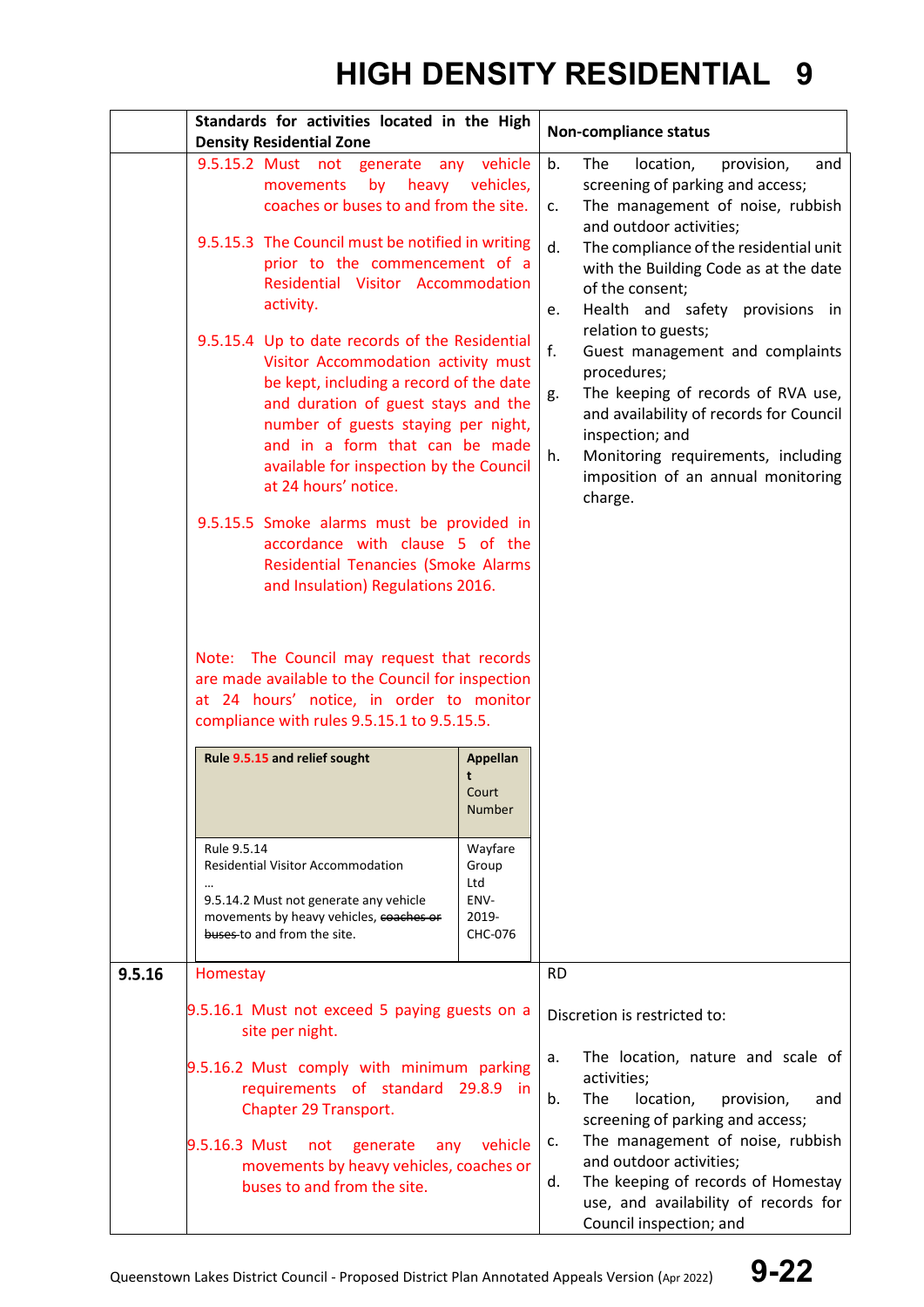|        | Standards for activities located in the High                                                                                                                                                                                                                                                                                                            |                                                     | <b>Non-compliance status</b>                                                              |
|--------|---------------------------------------------------------------------------------------------------------------------------------------------------------------------------------------------------------------------------------------------------------------------------------------------------------------------------------------------------------|-----------------------------------------------------|-------------------------------------------------------------------------------------------|
|        | <b>Density Residential Zone</b>                                                                                                                                                                                                                                                                                                                         |                                                     |                                                                                           |
|        | 9.5.16.4 The Council must be notified in writing<br>prior to the commencement of a<br>Homestay activity.<br>9.5.16.5 Up to date records of the Homestay<br>activity must be kept, including a record<br>of the number of guests staying per night,<br>and in a form that can be made available<br>for inspection by the Council at 24 hours'<br>notice. |                                                     | Monitoring requirements, including<br>e.<br>imposition of an annual monitoring<br>charge. |
|        | Note: The Council may request that records<br>are made available to the Council for inspection<br>at 24 hours' notice, in order to monitor<br>compliance with rules 9.5.16.1 to 9.5.16.5.                                                                                                                                                               |                                                     |                                                                                           |
|        | Rule 9.5.16 and relief sought                                                                                                                                                                                                                                                                                                                           | <b>Appellan</b><br>t<br>Court<br><b>Number</b>      |                                                                                           |
|        | Rule 9.5.15<br>Homestay<br>9.5.15.3 Must not generate any vehicle<br>movements by heavy vehicles, coaches or<br>buses to and from the site.                                                                                                                                                                                                             | Wayfare<br>Group<br>Ltd<br>ENV-<br>2019-<br>CHC-076 |                                                                                           |
| 9.5.17 | Development on land at Frankton North shall be<br>undertaken in accordance with the Frankton<br>North<br>Structure Plan<br>(Schedule<br>$27.13.9$ ,<br>including:                                                                                                                                                                                       |                                                     | <b>NC</b>                                                                                 |
|        | a. Providing for a primary road that links State<br>Highway 6 to Quail Rise;                                                                                                                                                                                                                                                                            |                                                     |                                                                                           |
|        | b. Providing for internal connections from the<br>primary road that ensure vehicle access to all<br>sites;<br>c. Precluding any new vehicular access to the<br>State Highway network; and                                                                                                                                                               |                                                     |                                                                                           |
|        |                                                                                                                                                                                                                                                                                                                                                         |                                                     |                                                                                           |
|        | d. Providing for a pedestrian and cycle path<br>along the boundary with State Highway 6.<br>This is intended to provide a minimum path<br>width of 2.5 metres, within the existing State<br>Highway corridor, or where there<br>insufficient land within the State Highway<br>corridor, within adjacent private land.                                   | is                                                  |                                                                                           |

### **9.6 Rules - Non-Notification of Applications**